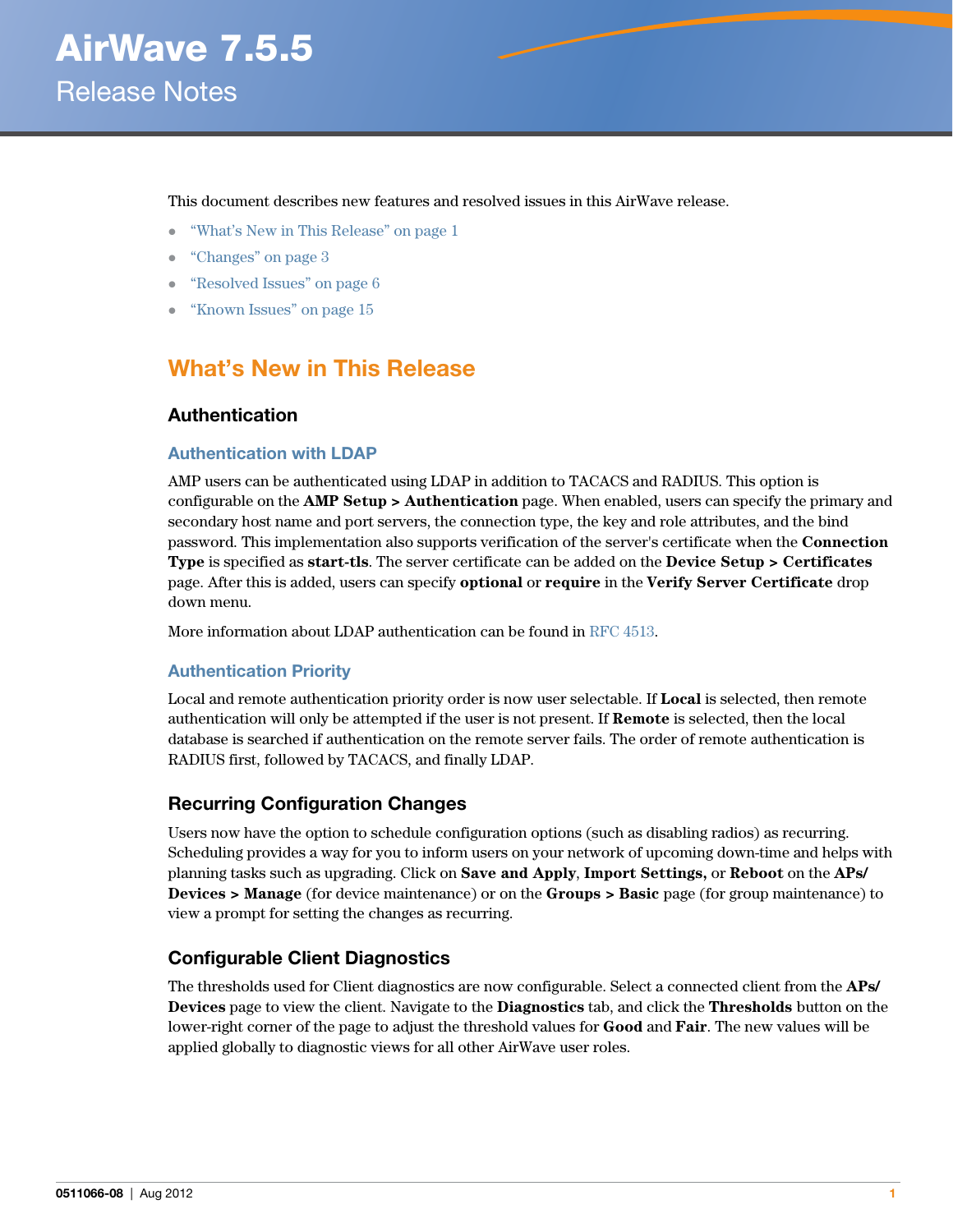# **Suppressing Alerts if the Upstream Device is Down**

A new setting available on the **Device Down** trigger suppresses alerts if the upstream device is down. The behavior of existing triggers is preserved upon upgrade to 7.5, but the setting is enabled by default for new triggers. AirWave users can combine the new setting with the **Minutes Down** threshold to allow enough time for AirWave to determine the state of the upstream device.

# **Improved "Replace Hardware" Workflow**

An improved **Replace Hardware** workflow makes it easier for AirWave users to find a new installed AP and to select a replacement device for a Down AP. Users are presented with a list of devices in AirWave that match the name or IP address of the device to be replaced. The workflow also offers users the ability to select any device in the **New Devices** list or in the current folder or group.

A **Replace Hardware** button has been added to the **AP/Devices > New Devices** page and in the **APs/ Devices > Manage** page for a single device. In addition, users can select multiple devices to manage by clicking on the **Modify Devices** link in the **AP/Devices > List** page. The **Replace Hardware** button is included in this form so that users can replace hardware for multiple new or down devices at once.

If only one device is selected AMP provides an option to select the replacement device. When multiple devices are selected, AirWave attempts to match the replacement device for each selected device based on the Hostname/IP Address of the device to be replaced. Note that the Hostnane/IP Address must match in order for the hardware replace to be successful.

# **MAC Address Search Enhancements**

MAC address searches initiated from the **Full Search** screen no longer require colons, and searches will match on substrings. For example, searching for 'ABCD' will now return matches that contain 'AB:CD' as well as 'A:BC:D.' If desired, delimiters other than colons can be used, such as 'A.B.C.D' or 'A-BC-D.'

# **Noise Floor Trigger**

Added a new **Noise Floor** trigger. Users can specify a dBm threshold and timer value, and the trigger will send an alert if the noise floor is greater than the specified value for the specified period of time.

# **Configurable Mail Relay Server**

Users can now configure a single relay host for the embedded mail server on the **AMP Setup > General > Additional AMP Services** page. If **"Use embedded mail server"** is Yes, then a "**Mail relay server**" field displays along with a text input field for the relay host. This optional field accepts a single, valid host name or IP address. If the user does not enter a relay host, the default is to use the postfix configuration in which **AMP** tries to deliver mail directly.

## **Additional Localization Support**

The AirWave login screen now provides the following additional languages.

- Dutch
- French
- Spanish
- Italian
- Korean
- Turkish
- Traditional Chinese

AMP will remember the selected language until you log out and select another. Within the UI, a limited set of elements have been localized.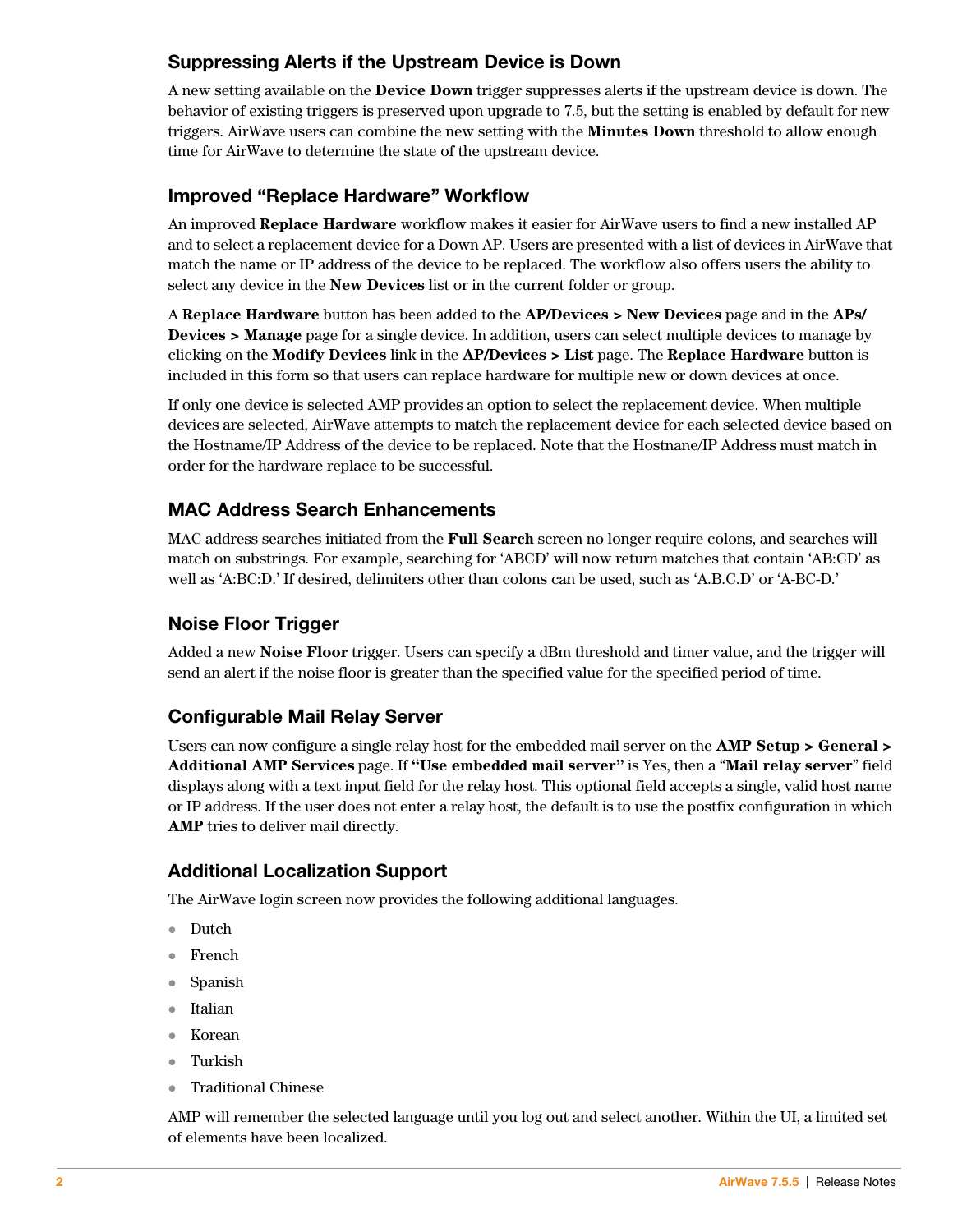# <span id="page-2-4"></span>**New Diagnostics Graph**

The 7.5.4 release introduces a new graph on the **System > Performance** page. The graph shows the current number of Web server connections and the current number of database connections over a period of time. This new graph provides better visibility into errors that may occur due to Web server connection limits.

# <span id="page-2-0"></span>**Changes**

Changes to AMP were added in the following general categories:

- ["Browser Updates" on page 3](#page-2-3)
- ["VisualRF Enhancements" on page 3](#page-2-1)
- ["Platform Enhancements" on page 3](#page-2-2)
- ["Aruba Enhancements" on page 4](#page-3-0)
- ["Aruba AirMesh Enhancements" on page 5](#page-4-0)
- ["Aruba Instant Enhancements" on page 4](#page-3-1)
- ["Cisco Device Support" on page 5](#page-4-1)["Security" on page 6](#page-5-1)

# <span id="page-2-3"></span>**Browser Updates**

Support for IE 7 has been deprecated in this release. Users are encouraged to upgrade their browsers to newer versions of Internet Explorer. A complete list of supported browsers is available in the *AirWave 7.5.5 User Guide*.

## <span id="page-2-1"></span>**VisualRF Enhancements**

- When matching a new planned device with a managed device, the **Match With Managed Device** window now allows you to search managed devices based on the device's **Group** or **Folder**.
- When planning a new region, users can now specify the AP to Sensor ratio. In prior versions of VisualRF, this was hard coded to 4 APs per sensor.

## <span id="page-2-2"></span>**Platform Enhancements**

 New installations of AirWave are built on the CentOS 6.2 platform. Installs performed on Red Hat Enterprise Linux 6.2 are also supported.



In 7.5, migration from a 5.x install to 6.2 is not required, but 5.x support will end in a future release. To upgrade to CentOS 6.2, back up your AirWave server to a safe location, and then do a clean installation from the AirWave ISO that includes CentOS 6.2 (7.5 or higher). After CentOS 6.2 is installed, you can restore your AirWave backup. Refer to the AirWave 7.5 User Guide for information on backing up and restoring AirWave.

 A new command was added to the **Run a command** drop down menu on the **Clients > Client Detail**  page:

show datapath session table <*ip\_address*>

This command replaces the show datapath session | include <*ip\_address*> command.

- When the name of a device is changed under the **Modify Devices** window on the **AP > Manage** page, the device's check box is automatically selected.
- The table on the **APs/Devices > List** page can now be filtered by the **Type** and **Floor Plan** columns.
- The **Inventory Report** now displays a count of devices running each version of firmware. In addition, the existing **Firmware Version Summary** section was renamed **Model/Firmware Version Summary**. This summary now displays the manufacturing model information in addition to the firmware version.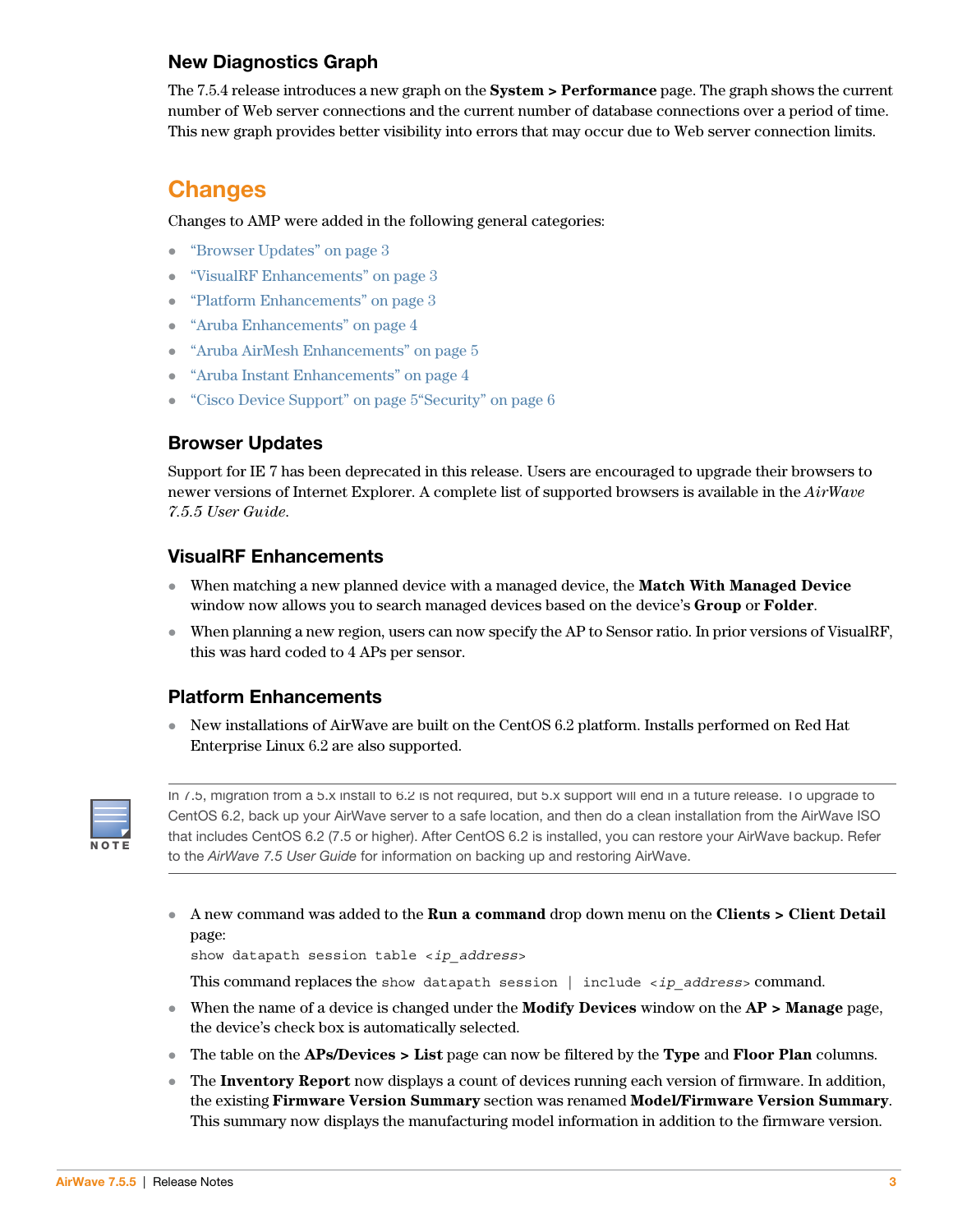- When e-mailing an **Uptime Report**, users can now select whether the sort order should be based on the lowest uptime or the highest.
- An option is provided under **AMP Setup > General > Additional AMP Services** to configure a collection of syslog messages and traps. Customers who are concerned about the effect that syslog collection may have on performance of their AirWave server can either adjust how their controllers are configured to send data or they can disable processing the data in AirWave. Please contact AirWave customer support for more information on how to change this setting.
- Improved performance speed-up for load times of the Aruba controller audit pages.
- A new setting is available for specifying the number of days that pass before expiring unapplied changes that are stored in the AirWave database. It is not uncommon for customers to perform multiple configurations before applying the changes, and each of those unapplied changes remains as a row in the database. This results in a much slower experience when the changes are finally applied. Allowing users to configure the number of days before expiring unapplied changes helps to clear out orphaned change sets and provides a more seamless experience when applying changes. Please contact AirWave customer support for more information about configuring this new setting.

## <span id="page-3-0"></span>**Aruba Enhancements**

- The SSH port for Aruba controllers is now configurable on the **APs/Devices > Manage** page.
- Added support for the wlsxNUserEntryAuthenticated trap from Aruba devices for client-role and IP address information.
- Support has been added for the following devices:
	- Aruba AP-93H
	- $\blacksquare$  Aruba AP-104
	- Aruba S2500 Mobility Access Switch
- AirWave users can upload and manage certificates as part of the desired configuration for Aruba physical and virtual controllers. Certificates can be uploaded on the **Groups > Certificate Detail** page. PEM, DER, PKCS#7, PFX, AND PKCS#12 are supported.
- Added support for configuring the new AOS User Derivation Rule attribute 'dhcp-option' starting with 6.0.1.0. This is available from **Device Setup > Aruba Configuration** when adding a new User Rule.
- An **Auto Detect** option is now available in the **AP Group** drop-down menu when a user authorizes Aruba thin APs at the group level instead of globally and then selects a different AP Group per AMP Group. This new option is especially useful for users who perform configurations at the group level instead of globally and for users who set the name and AP group directly on the controller, as the information is read from the device.
- Active SSIDs for Aruba radios now display on the **APs/Devices > Monitor** and **APs/Devices > List** pages as well as in the **Inventory Report**.

## <span id="page-3-1"></span>**Aruba Instant Enhancements**

- Added support for Aruba Instant 6.1.3.1-3.0.0.0 (Titan release)
- Extended support for the following features in the **Aruba Instant** template:
	- VPN Profile
	- **DHCP** Profile
	- OpenDNS Profile
- AirWave users can upload and manage certificates as part of the desired configuration for Aruba physical and virtual controllers. Certificates can be uploaded on the **Groups > Certificate Detail** page. PEM, DER, PKCS#7, PFX, AND PKCS#12 are supported.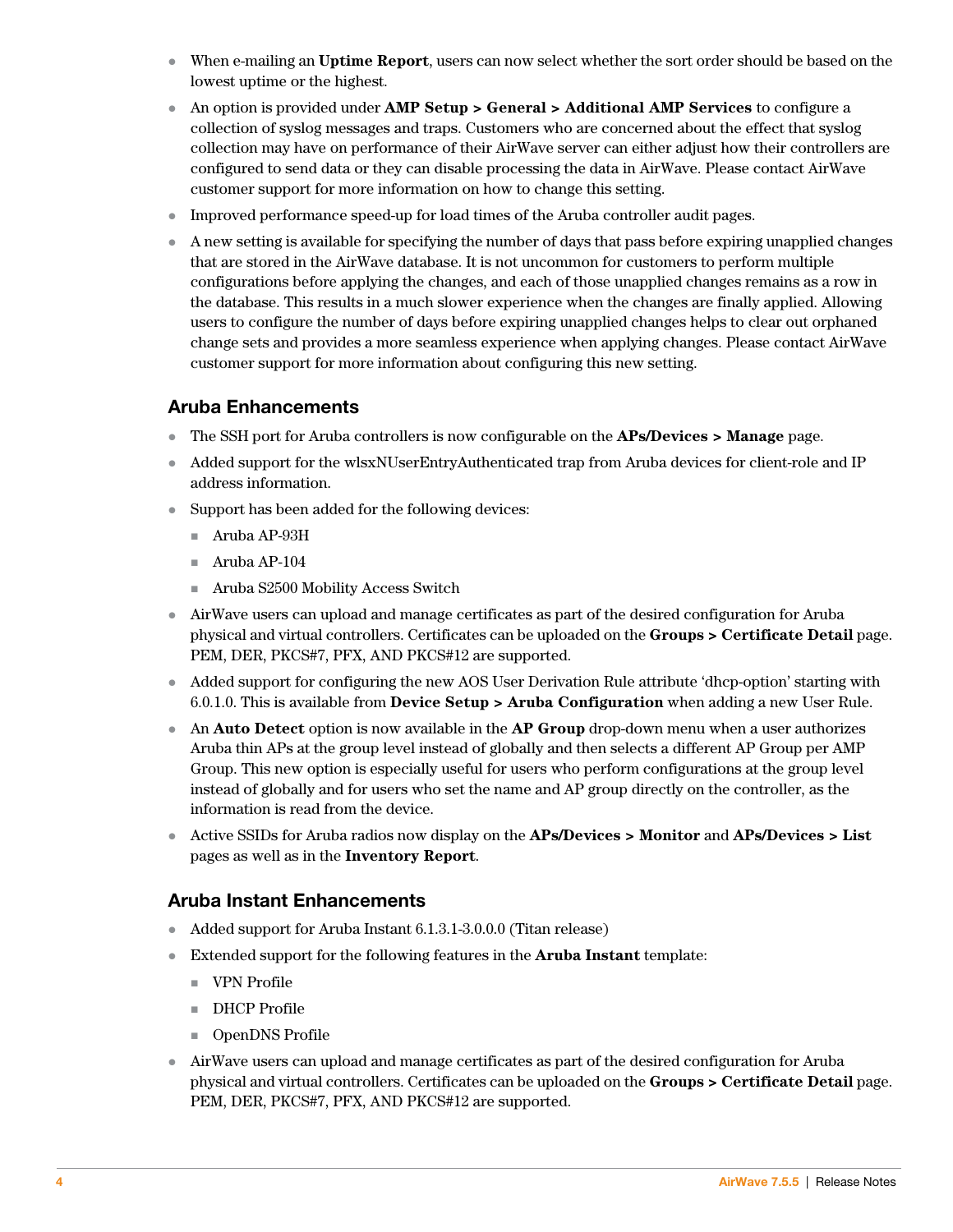## <span id="page-4-0"></span>**Aruba AirMesh Enhancements**

AirMesh enhancements for 7.5 fall into one of two categories: Monitoring and Configuration.

### **AirMesh Monitoring**

- New AirMesh products were released in March 2012 with the new bootloader "APBoot <ver>" label, which is consistent with the other Aruba APs. AirWave helps to identify this new from the old SKUs (such as "Redboot <ver>") by displaying the bootloader information now on the **APs/Devices > Monitor** and **APs/Devices > List** pages as well as in the **Inventory Report**.
- AirWave can now automatically discover other mesh nodes in the same mesh cluster.
- AirWave warns the user if AirMesh APs in a group are not organized by mesh ID. A message will display on all of the **Group** pages if the APs are not organized by the mesh ID.
- It is possible to discover orphan nodes from AirWave. User can click on the **Orphan Recovery** button on the **APs/Devices > Monitor** page to recover the orphaned node from the neighboring node. AirWave runs the orphan recovery from the last known neighbor of that node.
- Added support for quick links used for fetching troubleshooting information related to AirMesh APs, radios, and clients. The following commands have been added.
	- AP Monitoring commands:
		- show mesh candidates
		- show mesh links
		- show mesh neighbors
		- show mesh node-list
		- show mesh portals
		- show mesh route
		- ping
		- **traceroute**
	- Radio Statistics commands:
		- show interface dot11radio <*radio* index> [bss | (sta <all>)]
		- show client-list stats dot11radio 0
		- show client mac <*mac\_address*>
- $\blacktriangleright$  AirWave added support for AC/DC variants of MSR-200/AP-175 and MSR-4000 devices.

#### **AirMesh Configuration**

- AirMesh devices can be configured using templates. AirWave automatically adds a template for the first AirMesh AP in a group. After an AP import, some values will be retrieved by SNMP, and the template will be written to a file in the AMP FTP server. The flow of the configuration push is done via FTP. As such, upon completion, the AP will get the configuration by FTP. The configurations are pushed using CLI commands.
- AMP warns the user if AirMesh APs attempting to upgrade or push configurations lack write permissions. The **Image Upgrade Log** and **CLI Extension Log** are now retrieved from the AirMesh AP upon completion of the upgrade and CLI execution. The logs are stored in **ap.log**.
- AMP now automatically restarts the FTP server during an AirMesh configuration push or upgrade.

## <span id="page-4-1"></span>**Cisco Device Support**

Support was added for the following Cisco devices in 7.5.4:

- WLC: 7500
- LWAPP: 600, 3600, AP801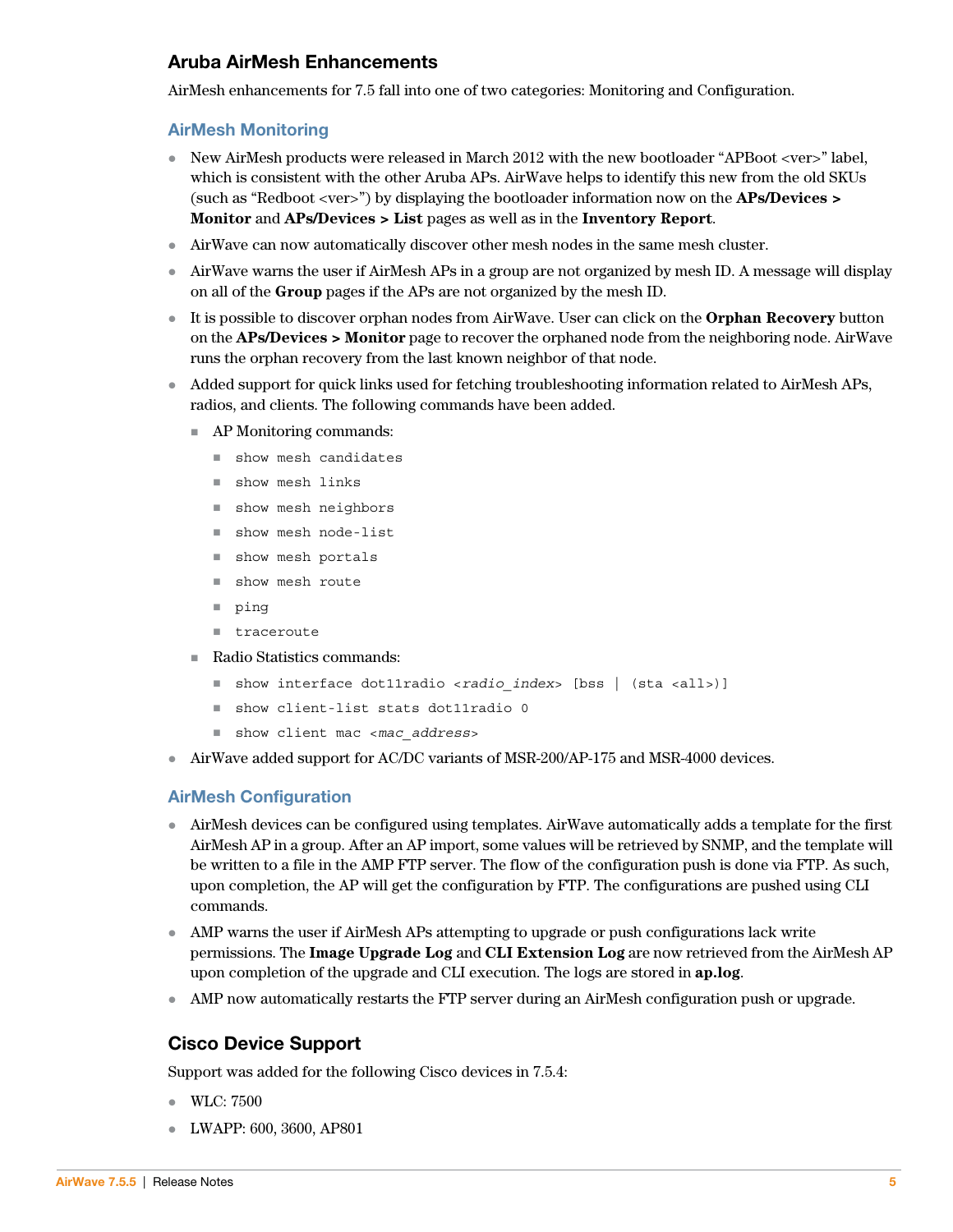- **ISR: 881, 881G, 891, 1941**
- IOS AP: AP801

In addition, monitoring support was added for 7.2 Cisco WLC firmware.

## <span id="page-5-1"></span>**Security**

The following packages were updated with security-related fixes:

- **lipng**:<https://rhn.redhat.com/errata/RHSA-2012-0523.html>(libpng-1.2.10-17.el5\_8 and libpng-1.2.49- 1.el6\_2)
- httpd: <https://rhn.redhat.com/errata/RHSA-2012-0323.html>(httpd-2.2.3-63.el5 8.1)
- **kernel**:
	- $\blacksquare$  https://rhn.redhat.com/errata/RHSA-2012-0350.html (kernel-2.6.32-220.7.1.el6)
	- <http://rhn.redhat.com/errata/RHSA-2012-0571.html>(kernel-2.6.32-220.17.1.el6)
	- https://rhn.redhat.com/errata/RHSA-2012-0690.html (kernel-2.6.18-308.8.1.el5)
	- $\blacksquare$  https://rhn.redhat.com/errata/RHSA-2012-0743.html (Cent 6: kernel-2.6.32-220.23.1.el6)
	- https://rhn.redhat.com/errata/RHSA-2012-0721.html (kernel-2.6.18-308.8.2.el5)
	- https://rhn.redhat.com/errata/RHSA-2012-1061.html (kernel-2.6.18-308.11.1.el5)
	- https://rhn.redhat.com/errata/RHSA-2012-1064.html (kernel-2.6.32-279.1.1.el6)
- **openssl**:
	- <https://rhn.redhat.com/errata/RHSA-2012-0060.html>
	- https://rhn.redhat.com/errata/RHSA-2012-0699.html (Cent 5: openssl-0.9.8e-22.el5\_8.4; Cent 6: openssl-1.0.0-20.el6\_2.5)
- This version of AMP introduces Java security fixes. Updates for the Firefox browser (jre-1.6.0 27-fcs) and AMP have been implemented (jre-1.6.0\_19-fcs). Refer to the following for more information:
	- <http://www.oracle.com/technetwork/java/javase/6u27-relnotes-444147.html>
	- <http://www.oracle.com/technetwork/java/javase/itanium6u19-137919.html>

# <span id="page-5-0"></span>**Resolved Issues**

[Table 1](#page-5-2) below lists resolved issues in AirWave 7.5.5:

<span id="page-5-2"></span>**Table 1** Resolved Issues in AirWave 7.5.5

| ID      | <b>Description</b>                                                                                                                                                                                                                         |
|---------|--------------------------------------------------------------------------------------------------------------------------------------------------------------------------------------------------------------------------------------------|
| DE11651 | VisualRF now includes the option to configure external antenna orientation for the Aruba AP175 device.                                                                                                                                     |
| DE12373 | Added new MIB entries for S3500, version 7.1.4.0 build 34027:<br>wlsxlfStateChangeTrap<br>٠<br>wlsxLicenseClientExpiry<br>$\bullet$<br>wlsxLicenseServerExpiry<br>٠<br>wlsxStackIfStateChangeTrap<br>٠<br>wlsxStackTopologyChangeTrap<br>٠ |
| DE12470 | The Replace Hardware feature now allows you to replace Cisco devices with Aruba devices.                                                                                                                                                   |
| DE12489 | Fixed an encoding issue that caused VisualRF to show an AP as "down" when the AP was in fact "up."                                                                                                                                         |
| DE12536 | Fixed an issue that caused RAP whitelist changes to not be pushed if the thin APs happen to go down<br>on AMP and get stuck in the configuration import state.                                                                             |
| DE12548 | Updated kernel (kernel-2.6.18-308.11.1.el5). See the Security section of this document for more details.                                                                                                                                   |
| DE12549 | Updated kerenl (kernel-2.6.32-279.1.1.el6). See the Security section of this document for more details.                                                                                                                                    |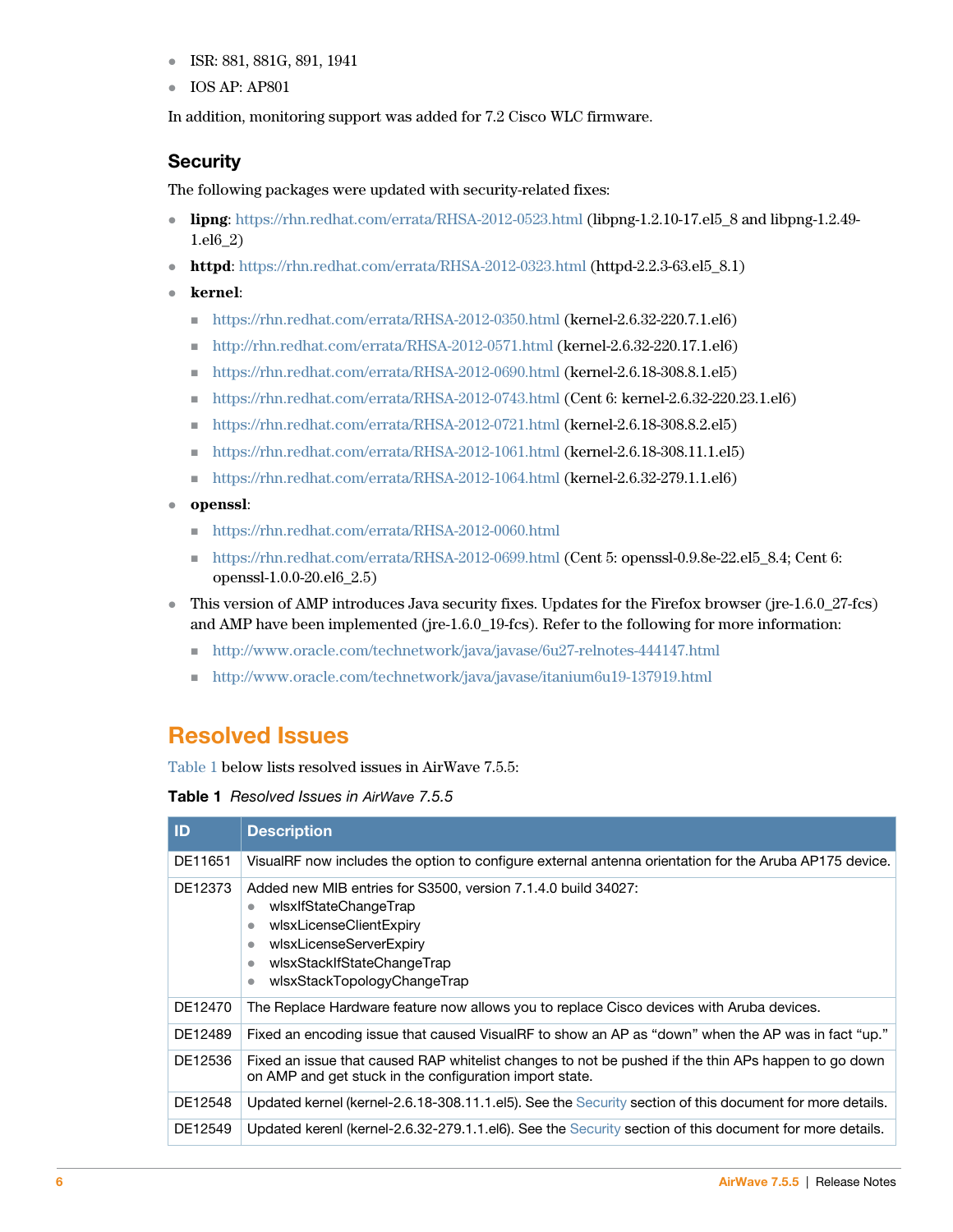| ID                              | <b>Description</b>                                                                                                                                                                                                                                                                |
|---------------------------------|-----------------------------------------------------------------------------------------------------------------------------------------------------------------------------------------------------------------------------------------------------------------------------------|
| DE12566                         | When updating AP Groups from Modify Devices, the previous AP Group name now displays on the<br>confirmation page.                                                                                                                                                                 |
| DE12569.<br>DE12580             | Fixed an issue in which only a single Thin AP in a group was updated during an LWAPP AP Groups<br>update.                                                                                                                                                                         |
| DE12499,<br>DE12593             | In VisualRF, fixed an issue in which the DWG Convert process resulted in 100% CPU usage.                                                                                                                                                                                          |
| DE12598                         | In VisualRF, fixed an issue that caused overlays (heat maps, speed, etc.) failed to display for Cisco<br>881W, 881GW, and 891W devices.                                                                                                                                           |
| DE12621                         | Fixed an issue that resulted in an error when attempting to add Cisco AP Group a group configuration.                                                                                                                                                                             |
| DE12622                         | Fixed an issue in which an existing local controller was discovered again after upgrading, resulting in a<br>duplicate record.                                                                                                                                                    |
| DE12623                         | Fixed an issue that caused an upgrade from 7.4.0 to 7.5.3 to fail. This occurred when AMP attempted to<br>rename a report and came across an AMPLink object.                                                                                                                      |
| DE12630                         | Fixed an Instant issue that caused configurations to be built with invalid IP addresses.                                                                                                                                                                                          |
| DE12667                         | Upgrading from 7.5.3 to 7.5.4 no longer fails with an RRD cache error.                                                                                                                                                                                                            |
| DE12669                         | Fixed an issue that cause configuration pushes to fail when attempting to modify a read-only value.                                                                                                                                                                               |
| DE12711                         | The Network-wide Client Inventory and Network-wide Client Session report definitions no longer<br>incorrectly include a <b>Matching</b> option.                                                                                                                                   |
| DE12719.<br>DE12422,<br>DE12534 | Fixed an issue that occasionally caused gaps and/or missing information in the Utilization and Goodput<br>graphs for an AP radio.                                                                                                                                                 |
| DE12723                         | Fixed an issue in which the Group display options from the master controller global group were not<br>inherited by the subscriber group on MAMP. In addition, the Select devices in this group link is no<br>longer visible for the remote Global group and the subscriber group. |
| DE12725                         | Fixed SNMPv3 polling issues that occurred when a Primary device would go down. When the<br>Secondary switch becomes the Primary, the switch role now indicates this properly, and this new<br>Primary can now be polled.                                                          |
| DE12766                         | Fixed an issue that caused a client-count discrepancy. The number of clients on the Groups > List page<br>now matches the number of clients on the Home > Overview page Clients chart. Note that when<br>synching these values, you may experience a 5- to 10-minute latency.     |
| DE12781                         | In VisualRF, Dell PowerConnect W model access points now display correctly in the device catalog.                                                                                                                                                                                 |
| <b>US8344</b>                   | In Visual RF, Cisco 881W, 881GW, 891W, 1941W ISRs are no longer treated as APs, and Cisco SRE<br>Module for 1941 ISR is no longer treated as a WLC.                                                                                                                               |

[Table 2](#page-6-0) below lists resolved issues in AirWave 7.5.4:

#### <span id="page-6-0"></span>**Table 2** Resolved Issues in AirWave 7.5.4

| ID      | <b>Description</b>                                                                                                                                                                                                                                                                                                                              |
|---------|-------------------------------------------------------------------------------------------------------------------------------------------------------------------------------------------------------------------------------------------------------------------------------------------------------------------------------------------------|
| DE12161 | Fixed a error that occurred when two duplicate physical interfaces existed on the same switch. In this<br>scenario, one of the interfaces had the proper settings, and the other showed a mismatch.                                                                                                                                             |
| DE12301 | Fixed an issue in which AMP failed to retain "Channel," "Noise," "Power," and "AC/Phy Error" data after<br>performing Replace Hardware.                                                                                                                                                                                                         |
| DE12302 | Fixed an inconsistent floor-plan-import issue in VisualRF. When importing a floor plan, exporting the<br>plan, and then reimporting, the second import was occasionally incomplete.                                                                                                                                                             |
| DE12347 | Updated kernel (kernel-2.6.18-308.8.2.el5). See the Security section of this document for more details.                                                                                                                                                                                                                                         |
| DE12355 | Fixed a PCI 1.1 Compliance issue that occurred with IAP devices. For these devices, the Daily PCI<br><b>Compliance Report</b> no longer result in a "Device is not configured by AMP or device configuration is<br>not audited by AMP yet" message. In addition, the details for the status no longer show an "Unable to<br>Determine" message. |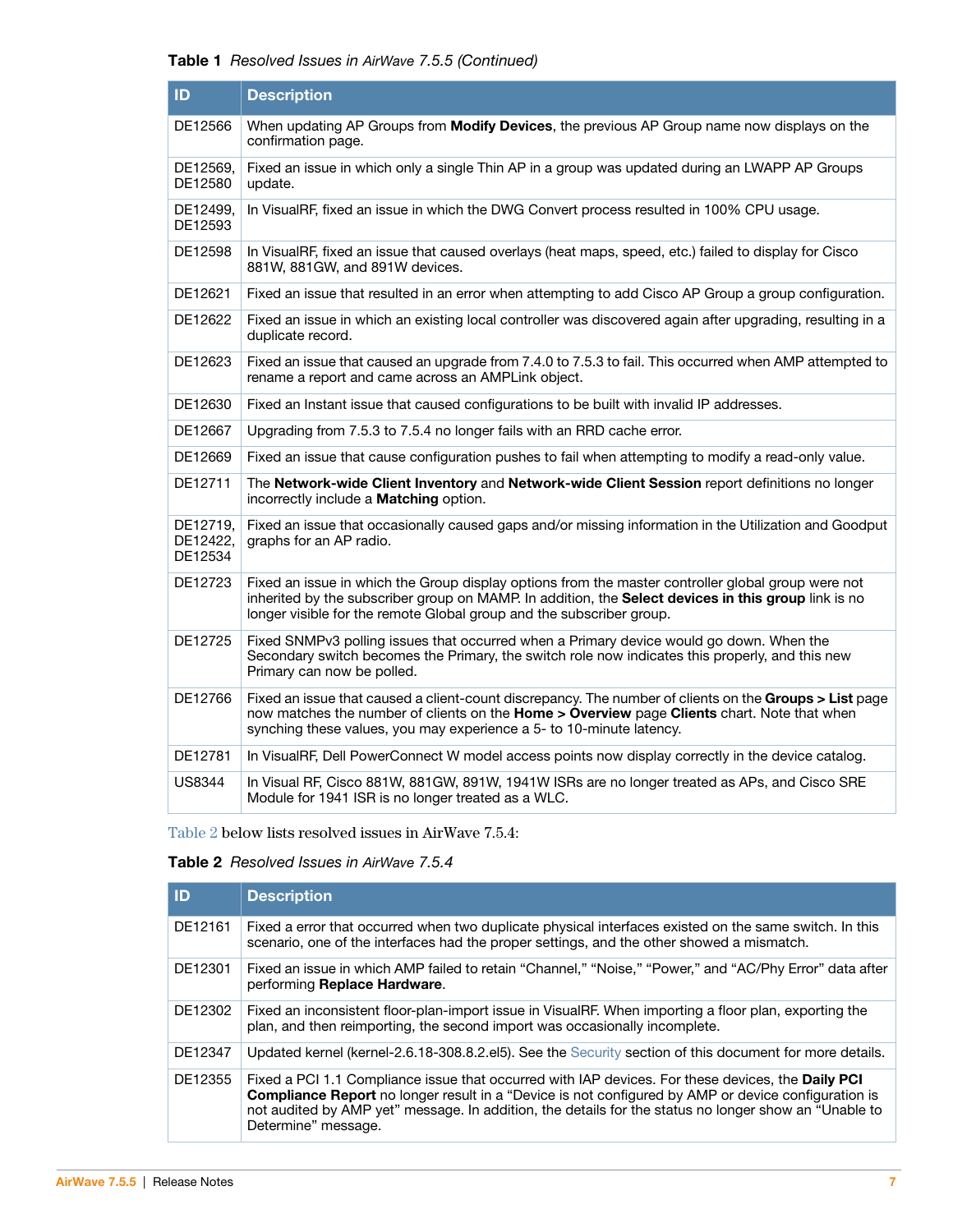| ID            | <b>Description</b>                                                                                                                                                                                                                                                                                                            |
|---------------|-------------------------------------------------------------------------------------------------------------------------------------------------------------------------------------------------------------------------------------------------------------------------------------------------------------------------------|
| DE12371       | The e-mail output for custom reports no longer contain orphaned entries. This output now matches the<br>report that is generated in AMP.                                                                                                                                                                                      |
| DE12377       | AirWave removes Machine Authentication users created by AOS with no role. Note that Machine<br>Authentication entries are CACHED entries created by AOS when a machine does a pre-user-auth<br>machine login to the controller. These users are not created manually or by an external service.                               |
| DE12378       | Fixed an issue with the custom Capacity report. This report no longer loads slowly, and exporting this<br>report now works correctly.                                                                                                                                                                                         |
| DE12388       | When AirWave attempts to auto detect a language during login, the default for the "ZH-TW" language<br>setting now correctly points to Traditional Chinese rather than Simplified Chinese.                                                                                                                                     |
| DE12400       | Updated kernel (kernel-2.6.32-220.23.1.el6). See the Security section of this document for more details.                                                                                                                                                                                                                      |
| DE12407       | Fixed an issue in which configurations failed to be pushed because the Virtual Controller's<br>"all_aps_have_been_read" flag was set to 0. AMP changes this column from 0 to 1 for a swarm to<br>ensure that configurations are pushed to existing APs when upgrade AMP.                                                      |
| DE12426       | The Unused Ports histogram in custom reports now displays properly.                                                                                                                                                                                                                                                           |
| DE12453       | In VisualRF, AP135 now displays in the Add Planned AP dialog box for the Sensor device type.                                                                                                                                                                                                                                  |
| DE12460       | Fixed an issue in which AMP pushed incorrect radio antenna gain information to the controller for AP<br>134. In this particular case, AMP was configured to push radio antenna gain of 802.11bgn radios to "5"<br>and 802.11an radios to "3." The result, however, was that AMP had reversed these configurations.            |
| DE12469       | ACLs pushed from AirWave are now configured properly. AirWave no longer issues a "no" for "rule"<br>commands.                                                                                                                                                                                                                 |
| DE12562       | Fixed a reboot issue that occurred when multiple devices were selected to be modified from the APs/<br>Devices List page. In this case, when the controller was in Monitor mode, and the AP was in Managed<br>mode, choosing Reboot resulted in AMP events claiming 'Rebooting', but no actual action was being<br>performed. |
| DE12572       | On the Master Controller, the Groups > List page no longer indicates that groups defined on the MC<br>groups are 'Local Groups.'                                                                                                                                                                                              |
| DE12575       | When reviewing the AP_list.xml file on a Cisco 600 LWAPP AP, the "Display Transmit Power" value is no<br>longer missing for <radio index="2">.</radio>                                                                                                                                                                        |
| <b>US8283</b> | A new graph was introduced on the System > Performance page that displays number of Web server<br>connections and the current number of database connections over a period of time. See the New<br>Diagnostics Graph section for more information.                                                                            |
| <b>US8712</b> | Added support for additional Cisco devices. See the Cisco Device Support section for more<br>information.                                                                                                                                                                                                                     |

[Table 3](#page-7-0) below lists resolved issues in AirWave 7.5.3:

### <span id="page-7-0"></span>**Table 3** Resolved Issues in AirWave 7.5.3

| ID      | <b>Description</b>                                                                                                                                                                                                                                                                                                                                                                                                 |
|---------|--------------------------------------------------------------------------------------------------------------------------------------------------------------------------------------------------------------------------------------------------------------------------------------------------------------------------------------------------------------------------------------------------------------------|
| DE12302 | Floor plans exported from VisualRF Plan and imported into their VisualRF on AMP properly display all<br>required APs, switches and building floors. This resolves an issue where some parts of the floor plan<br>would not appear properly after importing into VisualRF.                                                                                                                                          |
| DE12838 | Fixed an issue with the PopulateFromSNMPPoll migration process. For some deployments, the entire<br>migration can take multiple hours. As a result other processes were unable to begin or continue while<br>the migration was being run. This migration is now divided into multiple transactions, so other process<br>now need only wait until a portion of the migration process is complete before continuing. |
| DE12386 | When upgrading to 7.5, remote APs no longer mismatch after the server comes back online. This<br>occured because the function controlling the configuration for remote AP authentication toggled to "No"<br>(NULL) during the upgrade process.                                                                                                                                                                     |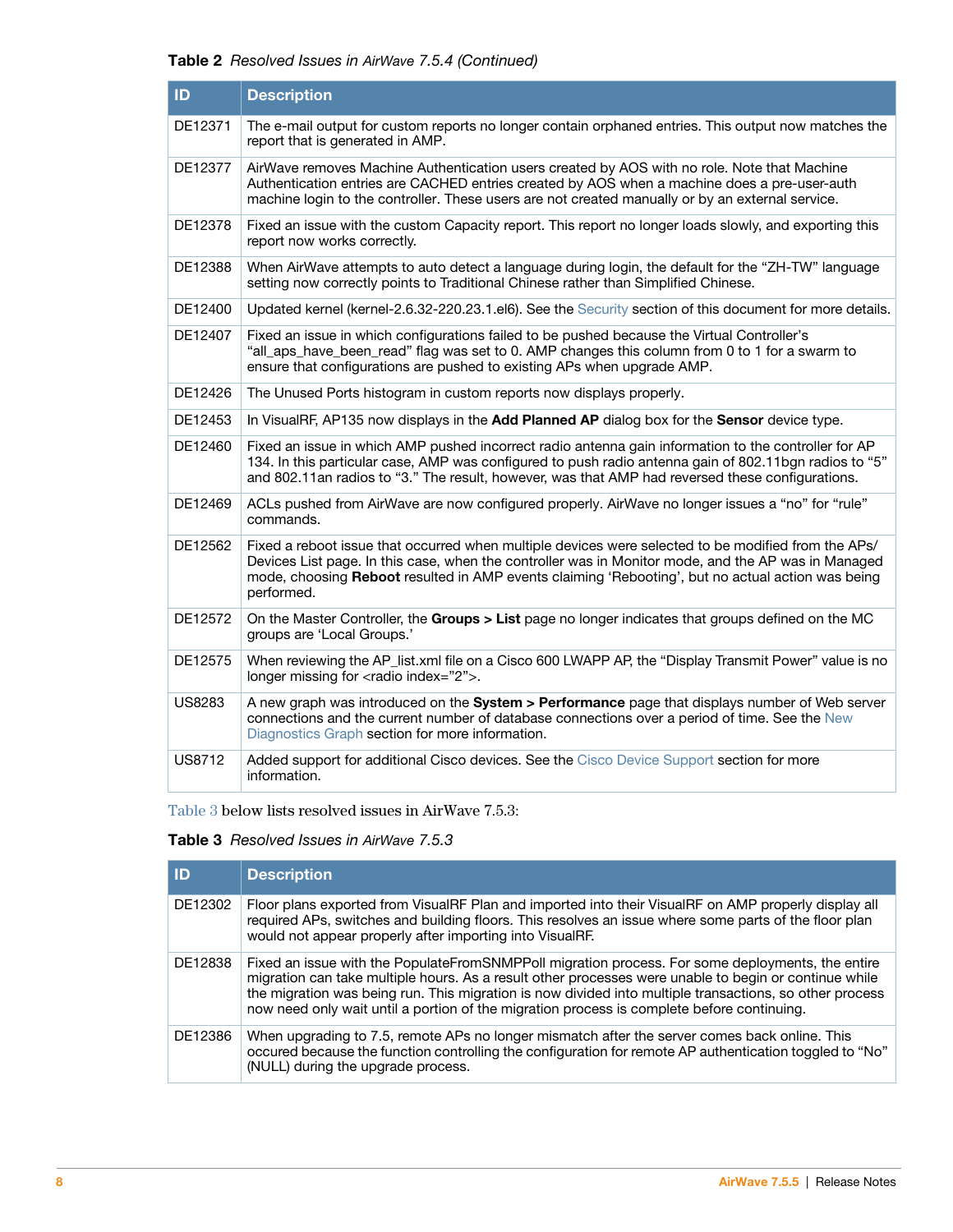### <span id="page-8-2"></span>**Table 4** Resolved Issues in AirWave 7.5.2

| ID      | <b>Description</b>                                                                                                                                                                                                                                                                                                                                                                                                            |
|---------|-------------------------------------------------------------------------------------------------------------------------------------------------------------------------------------------------------------------------------------------------------------------------------------------------------------------------------------------------------------------------------------------------------------------------------|
| DE12256 | A VC IP is required in order to enable the Instant "Dynamic RADIUS Proxy" feature. A new error<br>message displays when a user attempts to push a configuration in which the Instant Dynamic RADIUS<br>Proxy feature is enabled, but a VC IP is not provided.                                                                                                                                                                 |
| DE12259 | "When a radio is in Mesh mode and has active SSIDs, the radio will display with a "Mesh and Access"<br>role in the AP Monitor page. In addition, the client count now displays correctly.                                                                                                                                                                                                                                     |
| DE12265 | For Aruba controllers that are part of a Master/Local configuration, the Master Controller ID is now<br>shows on the Local Controller's monitoring page along with the Master Controller IP.                                                                                                                                                                                                                                  |
| DE12289 | When a user selects the "XML (XHTML) export" link after running a report, the report now displays<br>correctly in a new tab.                                                                                                                                                                                                                                                                                                  |
| DE12291 | When a user mouses over a Campus name, Building name, or Floor Plan name in VisualRF, non-UTF-8<br>characters now display correctly at the top of the pop-up boxes.                                                                                                                                                                                                                                                           |
| DE12294 | Updated kernel (kernel-2.6.18-308.8.1.el5). See the Security section of this document for more details.                                                                                                                                                                                                                                                                                                                       |
| DE12295 | Updated openssl (openssl-0.9.8e-22.el5_8.4 and openssl-1.0.0-20.el6_2.5). See the Security section of<br>this document for more details.                                                                                                                                                                                                                                                                                      |
| DE12300 | Fixed a "pre-upgrade check" issue in the reporting of disk space. In some cases, an incorrect value was<br>reported for the estimated disk space size when determining whether enough disk was available to<br>upgrade AirWave.                                                                                                                                                                                               |
| DE12314 | Fixed an error that occurred when attempting to disable LWAPP APs. The "Disable" setting is now<br>pushed correctly.                                                                                                                                                                                                                                                                                                          |
| DE12327 | When selecting or viewing APs in VisualRF, Dell APs now display with a "PowerConnect W-AP" label<br>that prepends the model number.                                                                                                                                                                                                                                                                                           |
| DE12336 | AP 93H BSSIDs are now collected when added to AMP or when the AP is audited. Not having the<br>correct BSSIDs prevented the users from showing up in AMP. (There is a calculation method for BSSIDs<br>done in AMP for regular APs. For APs that have at least 1 radio and at least 2 wired ethernet ports, the<br>AMP must get the BSSIDs from the controller - these SSIDs can't be calculated by any specific<br>formula.) |

[Table 5](#page-8-1) below lists resolved issues in AirWave 7.5.1:

### <span id="page-8-1"></span>**Table 5** Resolved Issues in AirWave 7.5.1

| <b>ID</b> | <b>Description</b>                                                                                                               |
|-----------|----------------------------------------------------------------------------------------------------------------------------------|
|           | DE12310 Fixed a regression that in some cases caused confirmation page settings to be applied incorrectly for<br>Aruba profiles. |

[Table 6](#page-8-0) below lists resolved issues in AirWave 7.5.0:

### <span id="page-8-0"></span>**Table 6** Resolved Issues in AirWave 7.5.0

| <b>ID</b> | <b>Description</b>                                                                                                                                         |
|-----------|------------------------------------------------------------------------------------------------------------------------------------------------------------|
| DE10214   | When restoring a backup from the controller into VisualRF, the "Validate" link no longer remains enabled<br>after it has been clicked.                     |
| DE10327   | AirWave no longer updates the device state from 'Importing' to 'Mismatched' before the import is<br>completed.                                             |
| DE10454   | Added a warning to the confirmation page when changing a group time zone reminding the user that<br>this change can have an impact on maintenance windows. |
| DE10479   | The Failover server no longer includes a read-only user role.                                                                                              |
| DE10531   | The VisualRF Frequency selection option now works properly for overlay bleed through.                                                                      |
| DE10621   | On the Master Controller, a confirmation page now displays when you attempt to remove a Managed<br>AMP. In prior versions, AMP was immediately deleted.    |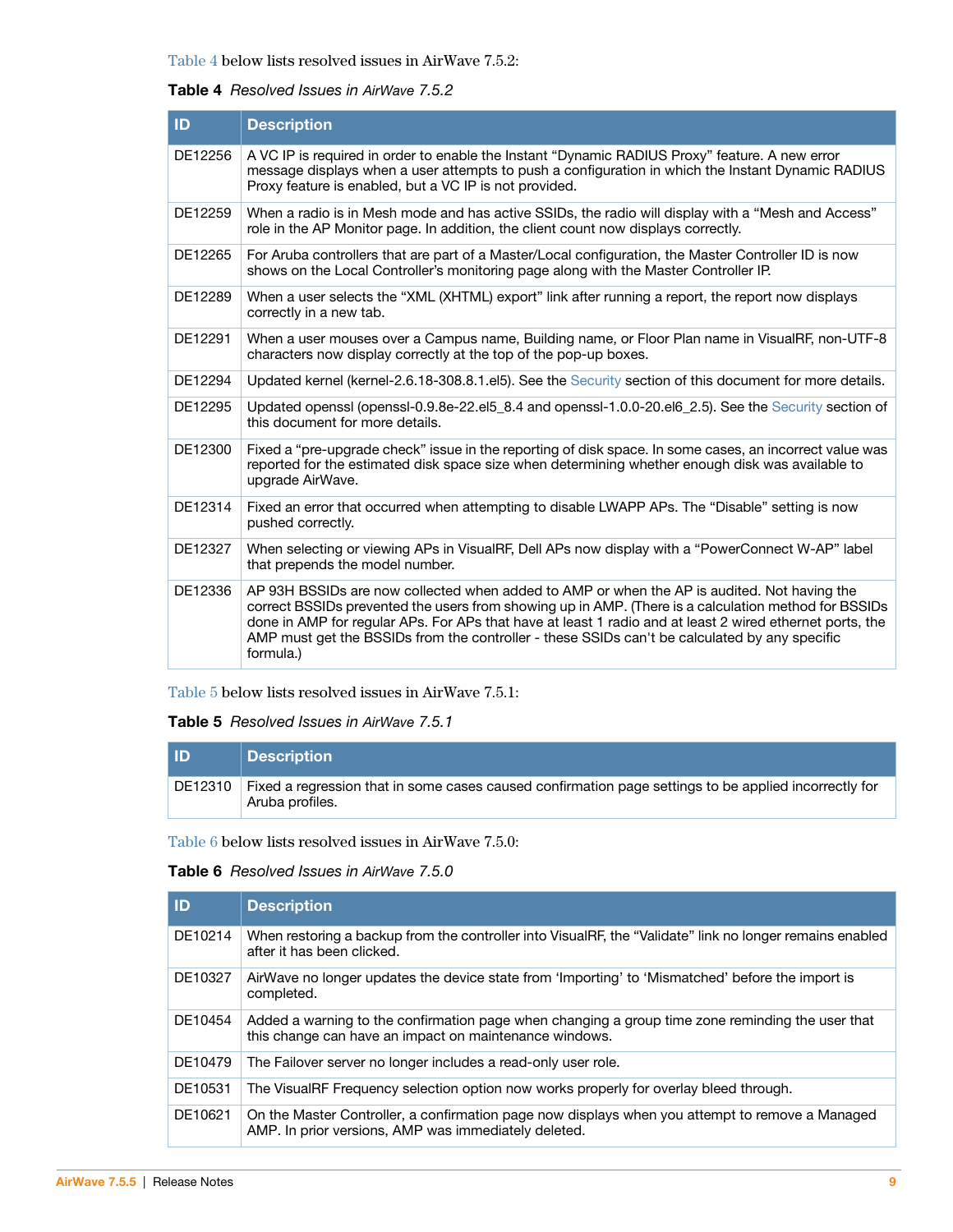| ID      | <b>Description</b>                                                                                                                                                                                                                                                                                                                                                                                                                                          |
|---------|-------------------------------------------------------------------------------------------------------------------------------------------------------------------------------------------------------------------------------------------------------------------------------------------------------------------------------------------------------------------------------------------------------------------------------------------------------------|
| DE10655 | When an Aruba Mobility Access Switch is deleted from a stack group, the status message "Deleting<br>Devices in the Background" no longer remains on the page when there are no devices on the<br>ap_monitoring page.                                                                                                                                                                                                                                        |
| DE10674 | In VisualRF, a restart is no longer required to view overlays after importing a controller's floor plan<br>backup.                                                                                                                                                                                                                                                                                                                                          |
| DE10685 | An Access Denied page no longer displays when attempting to view a rogue detail page from a Master<br>Console using the rogue client report.                                                                                                                                                                                                                                                                                                                |
| DE10707 | APs without management mode and whose group has config-audit disabled do not have maintenance<br>windows.                                                                                                                                                                                                                                                                                                                                                   |
| DE10731 | On the Clients > Diagnostic page, graphs that contain no data now display with a "No Data Found"<br>message rather than as a empty gap in the page.                                                                                                                                                                                                                                                                                                         |
| DE10744 | Empty Channel Utilization and Noise graphs are now hidden in Client Diagnostics view. These graphs<br>will appear when data is available.                                                                                                                                                                                                                                                                                                                   |
| DE10751 | The remove duplicate aps.pl script no longer deletes APs that have an empty Device Serial\Lan<br>MAC\Chassis ID setting. A new option, --delete null_devices, was created to remove these APs.                                                                                                                                                                                                                                                              |
| DE10784 | VisualRF: Users are no longer required to clear their browser cache after upgrading from previous<br>versions of AMP in order to see campuses in the proper location.                                                                                                                                                                                                                                                                                       |
| DE10798 | SNMP community strings are now obfuscated in trap messages instead of being readable.                                                                                                                                                                                                                                                                                                                                                                       |
| DE10801 | Device override now persists after a VisualRF restart.                                                                                                                                                                                                                                                                                                                                                                                                      |
| DE10810 | AMP installations now clear any existing disk partition labels because pre-existing disk labels may<br>cause installations to fail.                                                                                                                                                                                                                                                                                                                         |
| DE10849 | Fixed an issue in VisualRF that caused the AMP status header and the top-level navigation header to<br>display after resizing a floor plan.                                                                                                                                                                                                                                                                                                                 |
| DE10865 | When a firmware job fails, links on the Firmware File column of the Firmware details page now points to<br>the correct location.                                                                                                                                                                                                                                                                                                                            |
| DE10889 | On the controller <b>Monitor</b> page, monitor-only users can no longer view the system event log.                                                                                                                                                                                                                                                                                                                                                          |
| DE10922 | Added a <b>CAD Layout</b> panel to the image upload wizard in VisualRF. This new panel includes a<br>checkbox that allows users to toggle on/off Active Layout in the dwgconvert command, which is<br>useful when displaying DWF files.                                                                                                                                                                                                                     |
| DE10936 | Fixed an issue in which AMP failed to notify the user of a mismatch when a VLAN changed. This<br>occurred when an AP lost power or rebooted. The AP reported on the controller that the VLAN<br>associated with some SSID had changed, and the SSID is now associated with new VLAN. AMP did not<br>display this as mismatch. Instead, AMP showed the SSID with the new VLAN in the manage page<br>without doing any import on the AP or on the controller. |
| DE10950 | AMP no longer allows users to create multiple templates for the same device type with Restrict to this<br>version set to No on both templates. In addition, a Template Firmware Version is required when<br>specifying Restrict to this version.                                                                                                                                                                                                            |
| DE10956 | The upgrade script no longer automatically overwrites a pre-upgrade backup. Instead, users who have<br>an existing pre-upgrade backup are prompted whether to overwrite pre-upgrade backup.                                                                                                                                                                                                                                                                 |
| DE10964 | If an Aruba controller is moved to a new group in AirWave, the Aruba controller AP Group for the<br>controller thin APs is no longer automatically changed as well.                                                                                                                                                                                                                                                                                         |
| DE10966 | Increased the page load speed of the APs/Devices > Monitor pages by relocating audit logs to their<br>own page.                                                                                                                                                                                                                                                                                                                                             |
| DE10972 | For Cisco controllers that do not include support for remote WLANs (prior to firmware version 7.0.116),<br>AMP will not push a remote WLAN profile even though the remote WLAN profile is configured on AMP.<br>In addition, AMP ignores the remote WLAN profile while performing the device configuration audit.                                                                                                                                           |
| DE11000 | When a <b>Device Down</b> trigger is specified for a switch, the trigger no longer sends an alert each time an<br>AP on the switch goes down.                                                                                                                                                                                                                                                                                                               |
| DE11011 | The TX Power column on the Wireless Settings > Radios table now shows 0 dbm instead of<br><unknown> when the value of an AirMesh AP radio's transmit power is 0.</unknown>                                                                                                                                                                                                                                                                                  |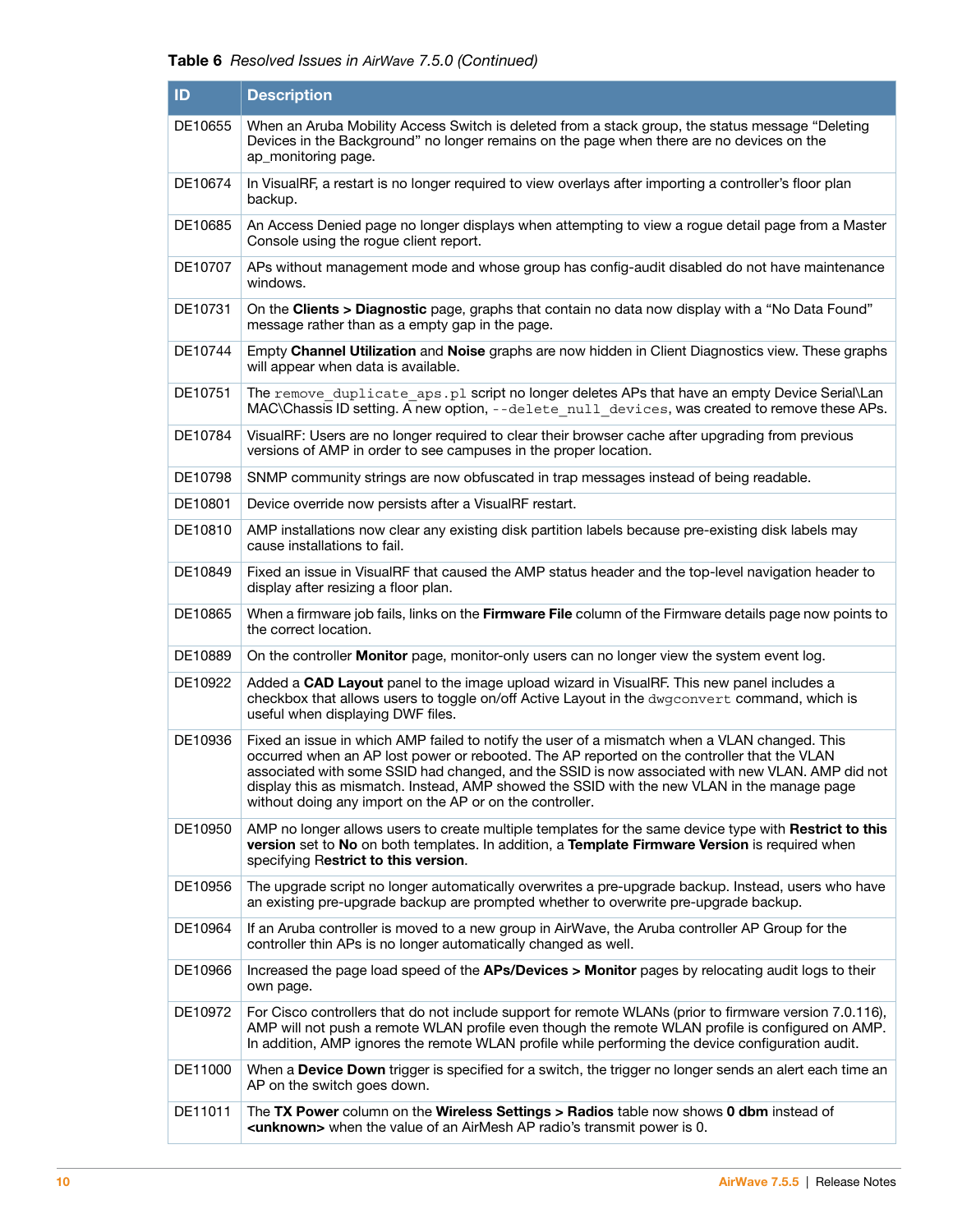| ID      | <b>Description</b>                                                                                                                                                                                                                                                                                                                                                                                                                                                      |
|---------|-------------------------------------------------------------------------------------------------------------------------------------------------------------------------------------------------------------------------------------------------------------------------------------------------------------------------------------------------------------------------------------------------------------------------------------------------------------------------|
| DE11025 | Clients with a signal quality of less than 1 are no longer tracked in the Client Signal Distribution chart.                                                                                                                                                                                                                                                                                                                                                             |
| DE11045 | Fixed an issue to speed up the restarting of daemons.                                                                                                                                                                                                                                                                                                                                                                                                                   |
| DE11050 | Mesh/Overhead BW graph lines no longer display for APs that do not support radio bandwidth fetching.                                                                                                                                                                                                                                                                                                                                                                    |
| DE11061 | Fixed an issue that caused upgrading to fail with a 'No Disk Space Left' error even when the hardware<br>specs meet the recommendations. AMP now verifies the disk space before starting based on the size of<br>the largest existing database table or the estimated size to migrate a large round-robin database.                                                                                                                                                     |
| DE11075 | The Rogues Contained table on the APs/Devices > Rogues Contained page can now be sorted by<br>the "Last Seen" date.                                                                                                                                                                                                                                                                                                                                                     |
| DE11080 | The Threshold values available on the Clients > Diagnostics page no longer includes 'Poor' values.<br>Data that matches 'Good' or better falls in the Good category. Data that matches between 'Good' and<br>'Fair' fall in the 'Fair' category. Anything below 'Fair' is by default considered as 'Poor.'                                                                                                                                                              |
| DE11095 | The Aruba License Report now displays information for standalone Aruba master controllers.                                                                                                                                                                                                                                                                                                                                                                              |
| DE11096 | In VisualRF, the alert that displays for the AP Bandwidth now matches the information that displays in<br>the left-click popup.                                                                                                                                                                                                                                                                                                                                         |
| DE11102 | AirMesh users who lack write permissions now receive a warning message when they attempt to<br>upgrade firmware or push configuration changes.                                                                                                                                                                                                                                                                                                                          |
| DE11105 | The timeout value for remote authentication in RADIUS, TACACS, and LDAP modes now defaults to 15<br>seconds. In the event that remote authentication fails, this ensures that the time it takes to log in to AMP<br>with local priority will take less than a minute. Note that this value is not configurable on the UI, but this<br>can be modified with the remote auth timeout setting in the seas config table. Contact<br>technical support for more information. |
| DE11110 | The <b>Inventory Report</b> now shows the correct bootloader and version summary information.                                                                                                                                                                                                                                                                                                                                                                           |
| DE11119 | Error logging for AirMesh firmware upgrades has been improved.                                                                                                                                                                                                                                                                                                                                                                                                          |
| DE11120 | AMP now treats '0' as 'empty' when importing a 0 antenna gain from a device. Because the antenna<br>range is 1-255, a value of '0' would result in a validation error.                                                                                                                                                                                                                                                                                                  |
| DE11121 | The Export CSV button has been removed from the System > Syslog & Traps page. This export can be<br>done from the Device Events page within the AP Monitoring and Client Monitoring pages.                                                                                                                                                                                                                                                                              |
| DE11122 | The "Use DHCP" option is now imported correctly for AirMesh gigabit interfaces.                                                                                                                                                                                                                                                                                                                                                                                         |
| DE11130 | Resolved an issue for under Groups > Cisco WLC Config > Mobility Management, where changes<br>made to the Automatically create mobility group elements for <default domain="" mobility=""> setting in<br/>the drop down menu were not being recognized.</default>                                                                                                                                                                                                       |
| DE11132 | On AirMesh MSR APs, the AP Monitoring page now loads properly when users navigate there<br>immediately after editing an interface.                                                                                                                                                                                                                                                                                                                                      |
| DE11139 | The password in the AirMesh configuration template is now encrypted.                                                                                                                                                                                                                                                                                                                                                                                                    |
| DE11140 | When upgrading failover AMP, users with a default role of "Read-Only Monitoring & Auditing" are<br>deleted as is the role itself. This is because non-admin roles cannot be created on failover AMP.                                                                                                                                                                                                                                                                    |
| DE11143 | All AirMesh MSR2000 devices (PoE, AC, DC) now share the same template.                                                                                                                                                                                                                                                                                                                                                                                                  |
| DE11161 | When a device includes more than 1000 clients, the client count that displays in the associated Client<br>Count graph is no longer truncated. (For example, "1420" clients no longer displays as "1.4k" clients.)                                                                                                                                                                                                                                                       |
| DE11165 | When you display a floor plan on the VisualRF tab and select the Display $>$ Relations $>$ APs option, the<br>relational lines between APs are no longer retained when you click the page refresh icon ( $\left \frac{1}{\Phi}\right $ ) in the<br>upper right corner of the window.                                                                                                                                                                                    |
| DE11175 | Fixed a VisualRF issue in which the direction of the breadcrumb arrows did not reset. This occurred<br>when locating a whose Host AP resided on another floor, and the user selected the <b>Show Host AP</b><br>Floor Plan link. In addition, attempting to return to the previous floor resulted in an error.                                                                                                                                                          |
| DE11179 | The upper limit for the <b>SNMP Retries</b> setting on the <b>Device Setup &gt; Communication</b> page has<br>changed from 20 to 40. Note that some SNMP libraries still have a hard limit of 20 retries. In these<br>cases, any retry value that is set above 20 will still stop at 20.                                                                                                                                                                                |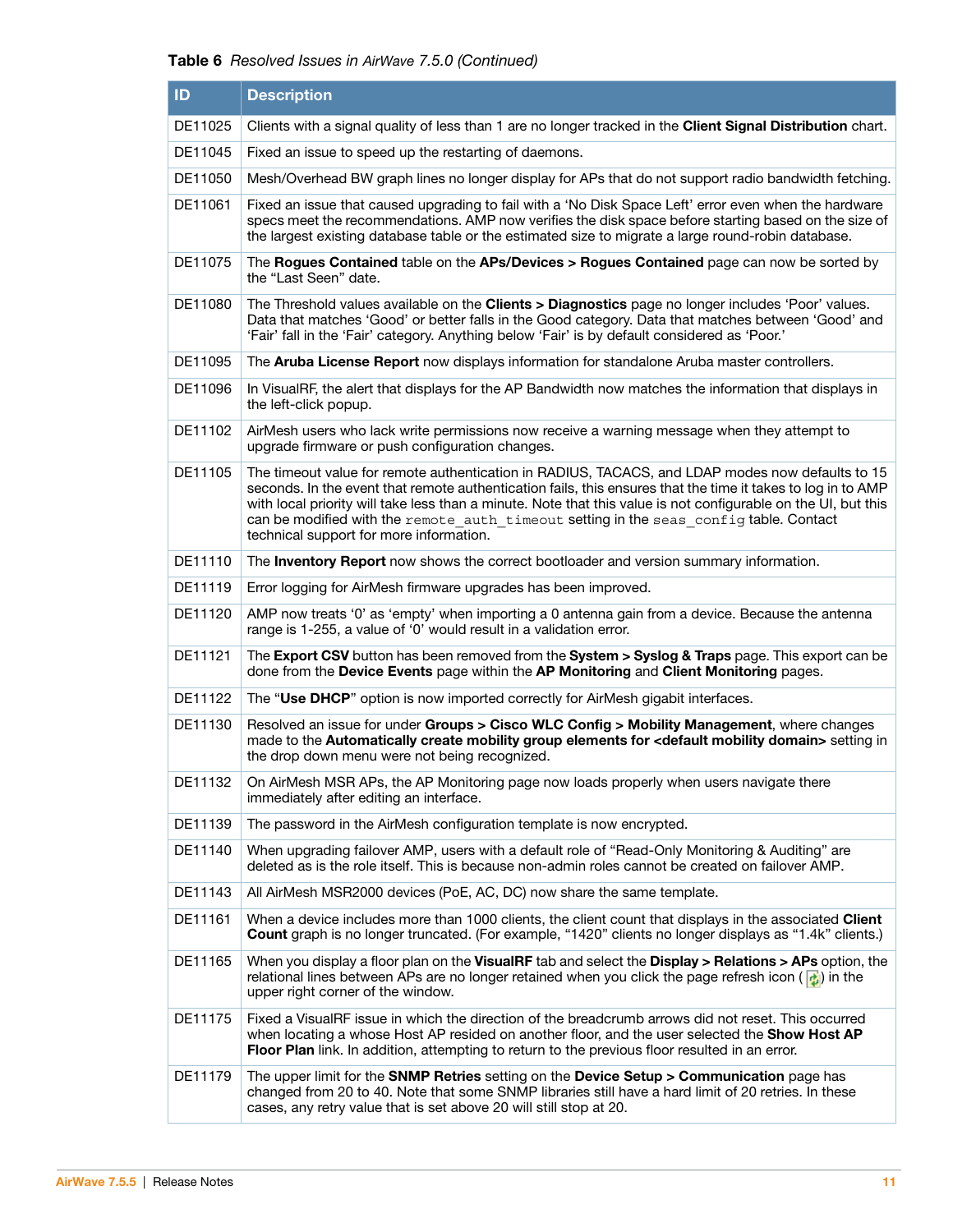| ID                              | <b>Description</b>                                                                                                                                                                                                                                                                                                                                                                             |
|---------------------------------|------------------------------------------------------------------------------------------------------------------------------------------------------------------------------------------------------------------------------------------------------------------------------------------------------------------------------------------------------------------------------------------------|
| DE11182                         | The TX Power value now displays correctly on the Manage page for AirMesh MSR4000 APs.                                                                                                                                                                                                                                                                                                          |
| DE11192                         | The size of the visualrf_msg.log file no longer increases significantly when RTLS messages are included.                                                                                                                                                                                                                                                                                       |
| DE11202                         | The Interface tables that displays AirMesh MSR2000 and for MST200 AP now contain the same fields.                                                                                                                                                                                                                                                                                              |
| DE11209                         | Changed the way that client connect/disconnect times are collected. Client disconnect time now comes<br>from the payload and not the time of processing the payload.                                                                                                                                                                                                                           |
| DE11212                         | Fixed an issue that caused the TX Power value for an Aruba AP with a role of Spectrum Sensor or<br>AirMonitor to display on the Groups > Monitor page but not on the associated APs/Devices > Monitor<br>page.                                                                                                                                                                                 |
| DE11218                         | Fixed a mismatch issue that occurred when AP Longitude and Latitude values ending in '0' were<br>entered correctly on the device but then truncated on AMP during an audit.                                                                                                                                                                                                                    |
| DE11235                         | For mesh APs, which only use FTP for firmware upgrades, the Server Protocol field is now auto-filled<br>when uploading firmware and files.                                                                                                                                                                                                                                                     |
| DE11252                         | 40MHz Intolerance and Greenfield IDS traps now display under the IDS category and show up as IDS<br>failure events rather than hardware traps.                                                                                                                                                                                                                                                 |
| DE11266,<br>DE11270.<br>DE11271 | Added support for certificate configuration management for group AOS configurations. Certificates that<br>are added and specified for a group cannot be deleted. For groups that are configured as a Global<br>Group, an override option is now available. Users can select whether a certificate should be pushed<br>using this setting rather than relying on another group's configuration. |
| DE11268                         | The "Format," "Type," and "Expiry" columns now sort properly in the Device Setup > Certificate and<br>Groups > Certificate tables.                                                                                                                                                                                                                                                             |
| DE11277                         | AMP no longer displays a Save and Apply button when no changes are made to maintenance<br>windows.                                                                                                                                                                                                                                                                                             |
| DE11279                         | Fixed a potential security issue where arbitrary pieces of AirWave's code could be started by crafting a<br>specific URL.                                                                                                                                                                                                                                                                      |
| DE11286                         | The server protocol for upgrading firmware on mesh APs is now FTP rather than TFTP.                                                                                                                                                                                                                                                                                                            |
| DE11288                         | Fixed an issue that caused VisualRF to fail to load in IE8.                                                                                                                                                                                                                                                                                                                                    |
| DE11300                         | For AirMesh APs, the Orphan Node Recovery button on the AP > Monitor page now only displays<br>when the downed AP has a potential neighbor AP that can be used for recovery.                                                                                                                                                                                                                   |
| DE11312,<br>DE11535             | Fix the importing of aruba_ap_group for Aruba Thin APs. AMP now allow users to import<br>aruba_ap_groups that may not exist as objects on AMP. When the fields are cleared out for import<br>settings, then include aruba_ap_group is included. If no aruba_ap_group is successfully retrieved for the<br>AP, then aruba_ap_group is now set to Default.                                       |
| DE11314                         | The View Running Configuration link on the controller audit page now displays the AOS running<br>configuration details rather than a normal audit configuration.                                                                                                                                                                                                                               |
| DE11332                         | AMP now warns the user that a reboot is required in order to apply changes to a template.                                                                                                                                                                                                                                                                                                      |
| DE11337                         | NMS servers added by a user with an AMP Administrator role can now be used by any other user with a<br>role definition that is specified as AMP Administrator.                                                                                                                                                                                                                                 |
| DE11345                         | The email output for custom reports now matches the output generated by the report in AMP.<br>Additional headers that do not display in the report will not display in the email output.                                                                                                                                                                                                       |
| DE11351                         | This version of AMP limits the amount of memory usage on web server processing in order to prevent<br>memory overflow.                                                                                                                                                                                                                                                                         |
| DE11353                         | When a radio interface is shut down, the AMP no longer displays "shutdown" twice, causing a<br>mismatch.                                                                                                                                                                                                                                                                                       |
| DE11356                         | The time range that displays within the graphs on the Clients > Connected page now match the times<br>and timezones that display in the table below the graphs. In prior versions, the graphs displayed the<br>server timezone, and the table below displayed the client timezone. All times that display now represent<br>the server timezone.                                                |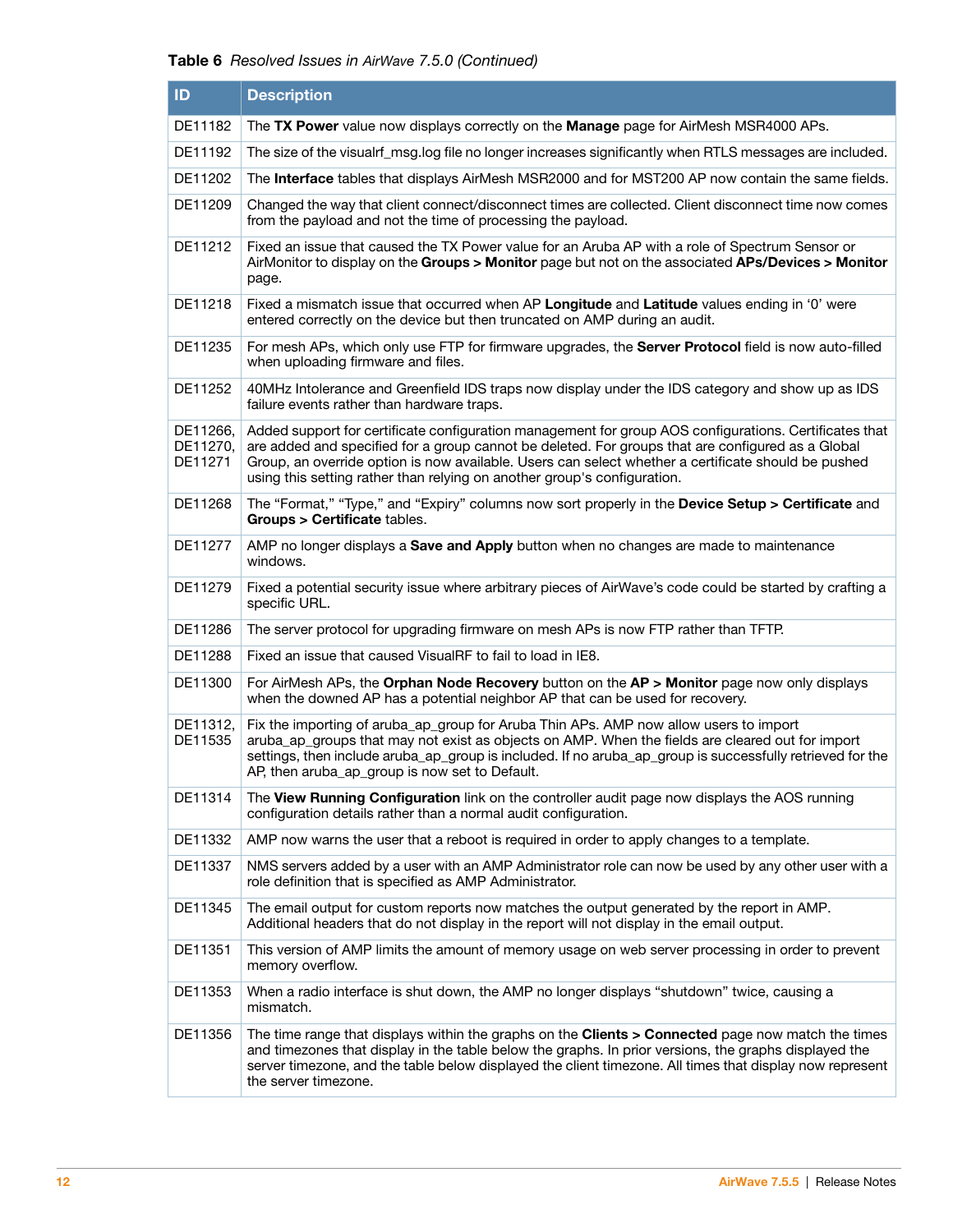| ID      | <b>Description</b>                                                                                                                                                                                                                                                                                                                                                                                                                                                      |
|---------|-------------------------------------------------------------------------------------------------------------------------------------------------------------------------------------------------------------------------------------------------------------------------------------------------------------------------------------------------------------------------------------------------------------------------------------------------------------------------|
| DE11384 | When changing the AP group name that includes a Cisco LWAPP AP, the LWAPP AP now reboots<br>automatically so that the change can take effect immediately. Users who do not want the AP to reboot<br>automatically can take advantage of AMP maintenance windows.                                                                                                                                                                                                        |
| DE11415 | An error message now displays on the Home > Overview page for failed migration jobs.                                                                                                                                                                                                                                                                                                                                                                                    |
| DE11422 | Fixed an issue that prevented users from using non-ASCII characters (for example, Chinese characters)<br>in the "Notes" and "Down Status Message" fields on the APs/Devices > Manage page. Inputting non-<br>ASCII characters no longer results in an error message.                                                                                                                                                                                                    |
| DE11447 | Support has been added for automatic static IP assignment for AirMesh devices on a per-group basis.<br>An interface on an AirMesh AP that is specified as 'management' and that is using DHCP will be<br>assigned a static IP.                                                                                                                                                                                                                                          |
| DE11464 | On the APs/Devices > Monitor page for AirMesh devices, radios with a channel width of either 40plus<br>or 40 minus now display as 40 MHz.                                                                                                                                                                                                                                                                                                                               |
| DE11482 | Fixed an issue in VisualRF in which a change to the transmit power of a planned AP was not reflected<br>when viewing the heatmap overlay. Note that this issue only occurred when the Overlay Style for<br>Heatmap was set to Vector.                                                                                                                                                                                                                                   |
| DE11496 | After creating two walls in VisualRF, users can now drag one wall and connect it to the other. In prior<br>versions, attempting to drag a wall sometimes resulted in the wall remaining attached to the mouse<br>even after clicking on the mouse.                                                                                                                                                                                                                      |
| DE11498 | Scrolling while the mouse is outside of a VisualRF background no longer results in an image zoom.                                                                                                                                                                                                                                                                                                                                                                       |
| DE11540 | The way that information displays on the System > Configuration Change Jobs page has been<br>improved. Instead of displaying the entire message with a horizontal scroll bar, messages that include<br>more than 75 characters are now truncated, and the user can click on the tooltip to view the entire<br>description.                                                                                                                                              |
| DE11553 | On the APs/Devices > Monitoring page, fixed an issue that caused CSV exports to return blank<br>information for switch members and WiFi tag lists.                                                                                                                                                                                                                                                                                                                      |
| DE11593 | Fixed a timeout issue that caused ConfigVerifier to display a "Too many errors" message in<br>management_status_message while auditing controllers on an AirWave server.                                                                                                                                                                                                                                                                                                |
| DE11609 | When creating AOS WLANs using the WLAN wizard, AMP will only associate the WLAN with the default<br>Aruba AP Group if the current user has visibility into that group. Users who do not have the appropriate<br>privileges must now explicitly assign a WLAN to an AP Group. (Note that this behavior only applies to<br>Global Config mode.)                                                                                                                           |
| DE11627 | LAN IP configuration is now supported for AirMesh APs. In addition, the AirMesh interface netmask is<br>now configured in IP format rather than with a mask length.                                                                                                                                                                                                                                                                                                     |
| DE11658 | "Uninitialized value" errors no longer display in the Web Server log (/var/log/httpd/error_log file).                                                                                                                                                                                                                                                                                                                                                                   |
| DE11685 | Only ASCII characters can be entered as SSH/Telnet credentials.                                                                                                                                                                                                                                                                                                                                                                                                         |
| DE11729 | A link to the VisualRF diagnostics report file is now hidden on System > Status page for the master<br>controller, the failover server, and AMPs with Display VisualRF specified as No.                                                                                                                                                                                                                                                                                 |
| DE11767 | For Aruba controllers, enum values that are unsupported (e.g. usb-type 'ether-lte' on v6.1.3.0) are no<br>longer pushed. In addition, the audit page indicates that the value will not be pushed to the controller by<br>including a ' <not supported="">' tag next to the desired value. These values that are not pushed previously<br/>displayed as <unset>.</unset></not>                                                                                           |
| DE11813 | Fixed an issue in which the Failover AMP did not take over after a watched AMP database stopped<br>responding. Now, when an authentication is attempted while the database is busy, a "503 (Service<br>Temporarily Unavailable)" message will display. In addition, the Failover AMP will retry logging in to the<br>Watched AMP as long as the database is busy and until the missed polls threshold is met. After this<br>value is met, a failover will be initiated. |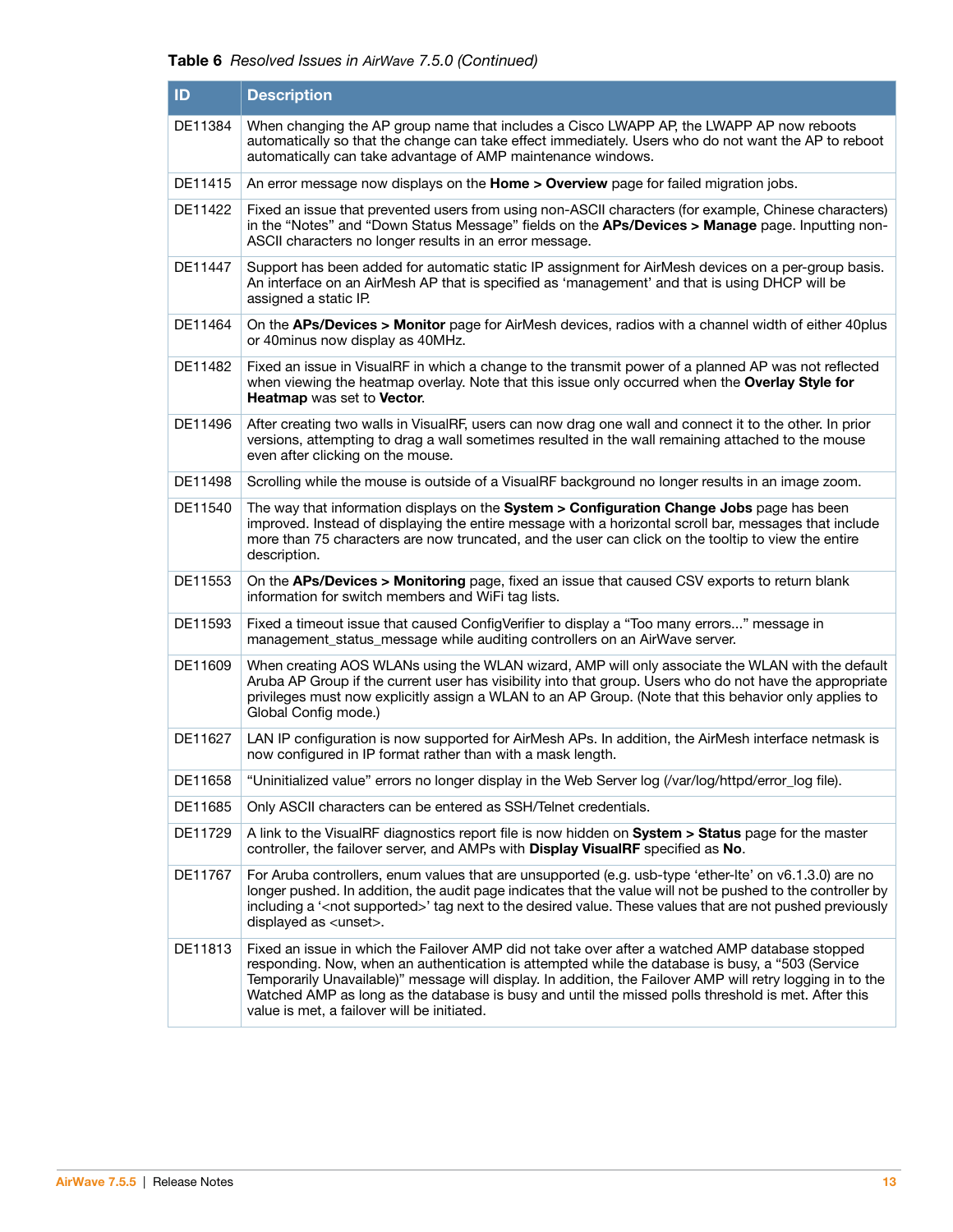|  |  |  |  |  | Table 6 Resolved Issues in AirWave 7.5.0 (Continued) |
|--|--|--|--|--|------------------------------------------------------|
|--|--|--|--|--|------------------------------------------------------|

| ID      | <b>Description</b>                                                                                                                                                                                                                                                                                                                                                                                                                                                                                                                                                                                                                                                                                                                                      |
|---------|---------------------------------------------------------------------------------------------------------------------------------------------------------------------------------------------------------------------------------------------------------------------------------------------------------------------------------------------------------------------------------------------------------------------------------------------------------------------------------------------------------------------------------------------------------------------------------------------------------------------------------------------------------------------------------------------------------------------------------------------------------|
| DE11814 | Added a new "Auth" traps category and moved the following auth traps from IDS Events to Auth:<br>wlsxNAuthServerReqTimedOut<br>$\bullet$<br>authenticationFailure<br>$\bullet$<br>wlsxAuthMaxAclEntries<br>$\bullet$<br>wlsxAuthMaxBWContracts<br>$\bullet$<br>wlsxAuthMaxUserEntries<br>$\bullet$<br>wlsxAuthServerIsUp<br>$\bullet$<br>wlsxAuthServerReqTimedOut<br>$\bullet$<br>wlsxAuthServerTimedOut<br>$\bullet$<br>wlsxNAuthMaxAclEntries<br>$\bullet$<br>wlsxNAuthMaxBWContracts<br>$\bullet$<br>wlsxNAuthMaxUserEntries<br>$\bullet$<br>wlsxNAuthMaxXsecUserEntries<br>$\bullet$<br>wlsxNAuthServerAllInService<br>$\bullet$<br>wlsxNAuthServerIsDown<br>$\bullet$<br>wlsxNAuthServerIsUp<br>$\bullet$<br>wlsxNAuthServerTimedOut<br>$\bullet$ |
| DE11885 | Fixed an issue in which AMP was slow to bring up an Aruba controller. This occurred when the<br>controller included good SNMP credentials but no CLI credentials or when the controller did not contain<br>information required for the WMS Offload provisioning.                                                                                                                                                                                                                                                                                                                                                                                                                                                                                       |
| DE11898 | Fixed an issue that caused new_config to be incorrectly deleted. This impacted APs that included<br>scheduled recurring configuration jobs. When clicking Apply Changes Now through the Configuration<br>Change Jobs page, the changes were applied correctly, but the scheduled changes were deleted.                                                                                                                                                                                                                                                                                                                                                                                                                                                  |
| DE11991 | Fixed an issue that caused Forward Mode, Sig. Qual., and Ch BW values to display incorrectly on the<br>Clients > Client Detail page.                                                                                                                                                                                                                                                                                                                                                                                                                                                                                                                                                                                                                    |
| DE12006 | When replacing hardware, if a user does not have access to a folder, then devices in that folder can no<br>longer be seen under the 'Devices in Group' section.                                                                                                                                                                                                                                                                                                                                                                                                                                                                                                                                                                                         |
| DE12024 | When changing credentials on a controller, config_verify_failures is now reset for both the controller and<br>its thin APs. As a result, if config verification fails due to bad credentials and the user changes those<br>credentials to correct ones, the configuration for the thin APs can now be verified.                                                                                                                                                                                                                                                                                                                                                                                                                                         |
| DE12041 | Fixed an issue that caused a user-count discrepancy between a folder and an AP within that folder. The<br>updating folder and group RRD rules now only count clients from SNMP polls. This prevents the<br>discrepancy between the AP and Folder/Group client count graphs. Previously, clients processed by<br>traps may have been counted in folder graphs, but not in AP graphs which led to the discrepancy.                                                                                                                                                                                                                                                                                                                                        |
| DE12058 | Fixed a crash in the APs/Devices > List and APs/Devices > Down pages that was caused by a switch<br>on an AMP that was designated as a "standalone" switch_role.                                                                                                                                                                                                                                                                                                                                                                                                                                                                                                                                                                                        |
| DE12070 | Running AP Controller commands without an <apname> will use an <ip address=""> instead.</ip></apname>                                                                                                                                                                                                                                                                                                                                                                                                                                                                                                                                                                                                                                                   |
| DE12086 | Fixed an issue in which IDS events for IAPs failed to appear in AirWave after upgrading.                                                                                                                                                                                                                                                                                                                                                                                                                                                                                                                                                                                                                                                                |
| DE12094 | When monitoring interface bandwidth, AirWave checks the calculated bandwidth against the known<br>maximum for that interface. However, if that is missing, then the following values will now be used:<br>For non-802.11n Aruba thin APs, 100 Mbps<br>$\bullet$<br>For 802.11n Aruba thin APs, 1 Gbps<br>$\bullet$<br>For all other devices, 10 Gbps<br>$\bullet$                                                                                                                                                                                                                                                                                                                                                                                       |
| DE12113 | The device "Type" label now displays general device information for Alcatel-Lucent devices on the APs/<br><b>Devices &gt; Monitor page.</b>                                                                                                                                                                                                                                                                                                                                                                                                                                                                                                                                                                                                             |
| DE12118 | Fixed an issue that prevented AirWave from displaying the complete list of clients present on the<br>controller.                                                                                                                                                                                                                                                                                                                                                                                                                                                                                                                                                                                                                                        |
| DE12144 | Fixed an issue in which a wiring closet name change failed to update.                                                                                                                                                                                                                                                                                                                                                                                                                                                                                                                                                                                                                                                                                   |
| DE12157 | Fixed an issue that occurred when emailing a Rogue Containment Report with the Disable AirWave<br>Links option enabled. The Classifying Rule and Location columns still linked the user to the AMP that<br>generated the report. Links are now disabled correctly when this option is selected.                                                                                                                                                                                                                                                                                                                                                                                                                                                         |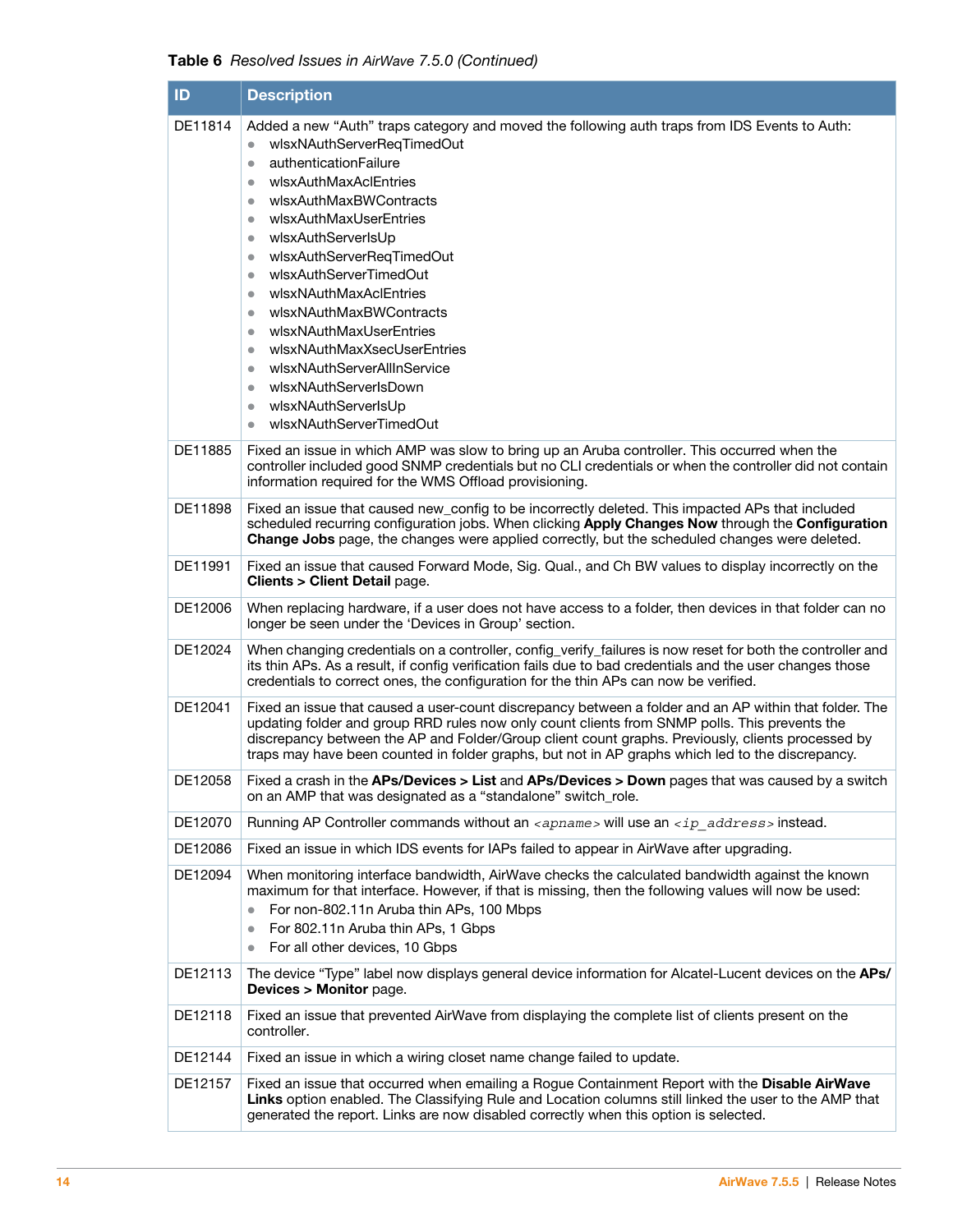| l ID          | <b>Description</b>                                                                                                                                                                                             |
|---------------|----------------------------------------------------------------------------------------------------------------------------------------------------------------------------------------------------------------|
| DE12187       | Added Alcatel Lucent AP 68 (and 68p) to the VisualRF catalog repository.xml. These devices are now<br>available for selection and now display heat maps.                                                       |
| <b>US8451</b> | For fresh installs beginning with AMP 7.5, the Use Global Aruba Configuration value on AMP Setup ><br>General now defaults to No. Note that for upgrades to AirWave 7.5, this value will still default to Yes. |

# <span id="page-14-0"></span>**Known Issues**

[Table 7](#page-14-2) below lists known issues in AirWave 7.5.5:

<span id="page-14-2"></span>

| <b>Table 7</b> Known Issues in AirWave 7.5.5 |  |  |  |  |  |
|----------------------------------------------|--|--|--|--|--|
|----------------------------------------------|--|--|--|--|--|

| ID      | <b>Description</b>                                                                                                                                                                                                                                                                                                          |
|---------|-----------------------------------------------------------------------------------------------------------------------------------------------------------------------------------------------------------------------------------------------------------------------------------------------------------------------------|
| DE12632 | An issue exists with regards to lingering interface data after devices are swapped. When a switch1 is<br>unplugged, and switch2 is given switch1's IP address, the interface data from swtich1 still exists.                                                                                                                |
| DE12744 | In some cases, the Daily Wireless Network Usage report might not include any data in the Usage<br>graph. This is currently being investigated.                                                                                                                                                                              |
| DE12752 | When a Management Captive Portal certificate exists on a master controller, a mismatch that cannot be<br>overridden can occur when uploading a different certificate on a local controller.                                                                                                                                 |
| DE12767 | When a radio noise trigger is set for noise levels greater than a certain dBm value, alerts are being sent<br>for values less than the set value. For example, if a trigger is set for values equal to or greater than<br>-70dBm, alerts are still being sent when the noise level falls between -90 and -80dBm.            |
| DE12783 | A Device Down alert may be reported even though the reported device was never down. The<br>circumstances under which this behavior occurs is currently being investigated.                                                                                                                                                  |
| DE12789 | In some cases, AMP may report that clients are connected to a radio that is actually disabled on the<br>controller.                                                                                                                                                                                                         |
| DE12791 | The Daily Network-Wide Network Usage Report and the Daily Network-Wide PCI Compliance<br><b>Report</b> fail to run/load properly after upgrading to 7.5.3.                                                                                                                                                                  |
| DE12792 | When a custom name exists for certificates on a controller that does not match the name of the<br>certificate on the desired configuration for a group, attempting to add a new controller and import the<br>configuration can fail.                                                                                        |
| DE12797 | In VisualRF, DWG files that include cross-reference bindings are not supported. Attempting to import<br>these into AMP can result in poor-quality images.                                                                                                                                                                   |
| DE12800 | An issue exists when creating a global group and allowing subscriber overrides for the Device Type<br>setting. When overrides are allowed on the master controller Group Display options, a configured<br>"copy" of the global group does not properly remove devices that are removed from the master<br>controller group. |
| DE12811 | An issue exists in which the Asynch Logger fails, and AMP stops monitoring devices for approximately<br>one hour. The circumstances under which this behavior occurs is currently being investigate.                                                                                                                        |

[Table 8](#page-14-1) below lists known issues in AirWave 7.5.4:

## <span id="page-14-1"></span>**Table 8** Known Issues in AirWave 7.5.4

| l ID    | <b>Description</b>                                                                                                                                                                                                                                    |
|---------|-------------------------------------------------------------------------------------------------------------------------------------------------------------------------------------------------------------------------------------------------------|
| DE12492 | A configuration push inconsistency exists. After updating the RADIUS shared secret for a group and<br>then putting the controllers in that group into Manages mode, it is possible that the config will not be<br>pushed to all of those controllers. |
| DE12503 | When upgrading to 7.5.x from a version prior to 7.5, existing devices may show up as "Discovered" after<br>the upgrade.                                                                                                                               |
| DE12534 | In VisualRF, when an AP acts as both an AP for one radio and a sensor for the other radio, the device<br>will only show up as a sensor. It does not display as an AP.                                                                                 |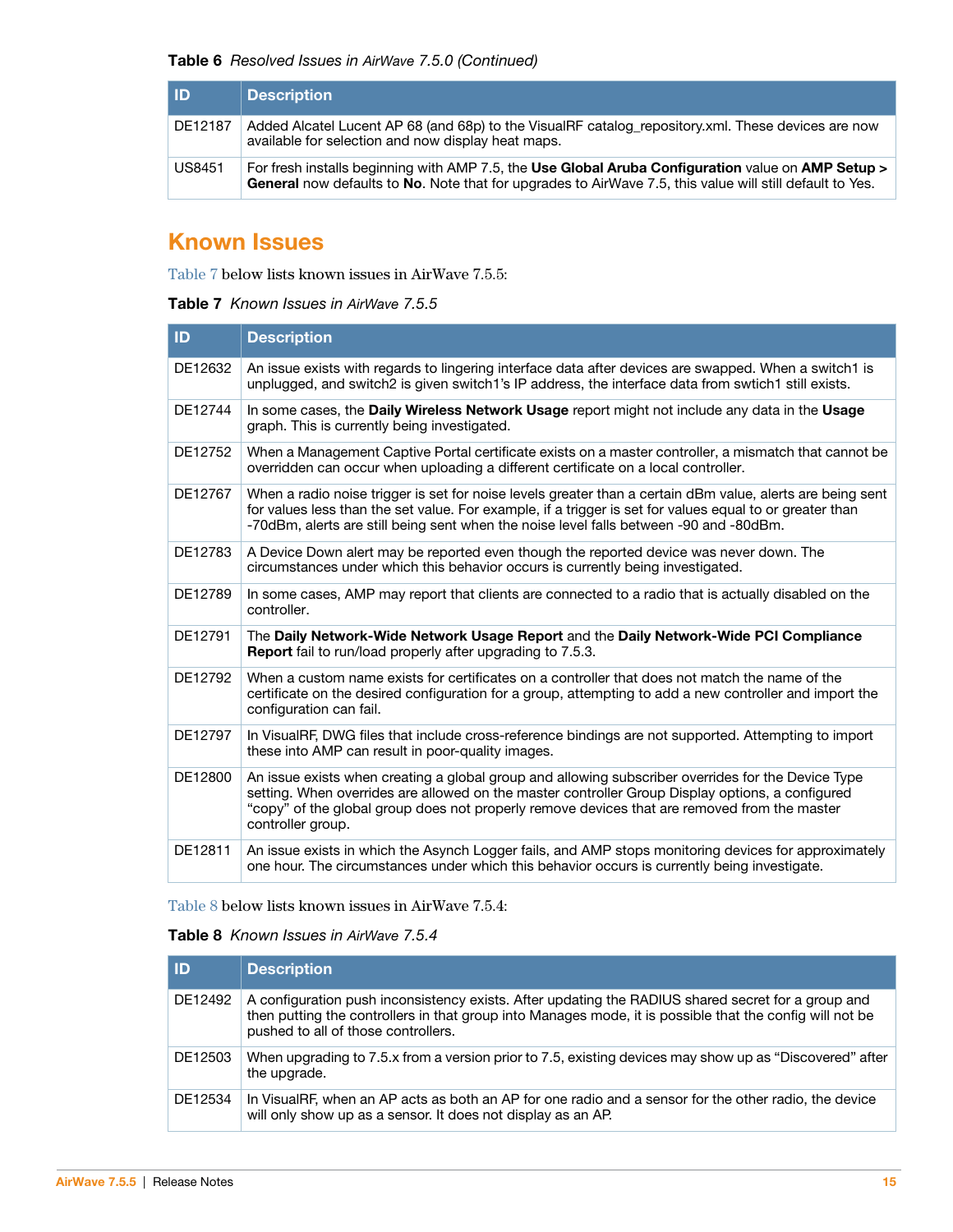### **Table 8** Known Issues in AirWave 7.5.4 (Continued)

| <b>ID</b> | <b>Description</b>                                                                                                                                                                                   |
|-----------|------------------------------------------------------------------------------------------------------------------------------------------------------------------------------------------------------|
| DE12571   | In VisualRF, an issue exists in which the floor plan page on AMP can display a different number of clients<br>than the VisualRF page.                                                                |
| DE12619   | When monitoring a controller, the Modify Devices feature does not work if you attempt to modify<br>devices associated with the controller. Note that this behavior only exists in Internet Explorer. |

[Table 9](#page-15-0) below lists known issues for AirWave 7.5.2:

### <span id="page-15-0"></span>**Table 9** Known Issues in AirWave 7.5.2

| <b>ID</b> | <b>Description</b>                                                                                                                                                                                                                                                                                                             |
|-----------|--------------------------------------------------------------------------------------------------------------------------------------------------------------------------------------------------------------------------------------------------------------------------------------------------------------------------------|
| DE12092   | A Service Type of "arp" is an available option in AirWave for ArubaConfig, but this setting is not<br>supported on the controller.                                                                                                                                                                                             |
| DE12288   | Clicking on the <b>Help</b> link in AirWave may not open to the correct location in the User Guide PDF file. If<br>you use IE or Firefox, then your browser must be set up to open Adobe PDF files within the browser. If<br>you use Google Chrome, then you must use the Adobe Reader plugin in order to enable this support. |
| DE12315   | In VisualRF, when the application window is maximized, the client history playback widget displays.                                                                                                                                                                                                                            |
| DE12329   | AirWave removes Machine Authentication users created by AOS with no role. Note that Machine<br>Authentication entries are CACHED entries created by AOS when a machine does a pre-user-auth<br>machine login to the controller. These users are not created manually or by an external service.                                |
| DE12344   | In some cases, the snmp fetcher function can restart multiple times each day, resulting in error<br>messages and an incorrect client count in AirWave.                                                                                                                                                                         |
| DE12340   | An issue exists with Aruba Instant in which configurations may be built with invalid IP addresses.                                                                                                                                                                                                                             |

[Table 10](#page-15-1) below lists the known issues for AirWave 7.5.0:

### <span id="page-15-1"></span>**Table 10** Known Issues in AirWave 7.5.0

| ID      | <b>Description</b>                                                                                                                                                                                                                                                                                                                                                                                                                                                                                                                 |
|---------|------------------------------------------------------------------------------------------------------------------------------------------------------------------------------------------------------------------------------------------------------------------------------------------------------------------------------------------------------------------------------------------------------------------------------------------------------------------------------------------------------------------------------------|
| DE8508  | Two different users who do not have visibility into each other's floor plans can potentially create<br>duplicate floor plans in the same building. The floor plan upload wizard does not check for duplicates in<br>this scenario.                                                                                                                                                                                                                                                                                                 |
| DE9626  | Google Earth fails to launch for Mesh APs when using IE8.                                                                                                                                                                                                                                                                                                                                                                                                                                                                          |
| DE10667 | VisualRF can stop running without warning if it runs out of memory.                                                                                                                                                                                                                                                                                                                                                                                                                                                                |
| DE10674 | A VisualRF restart is required in order to view overlays after importing a controller's FP backup and<br>restoring it to VisualRF.                                                                                                                                                                                                                                                                                                                                                                                                 |
| DE10720 | Unexpected behavior can occur when specifying a PDF file as the image upload type in VisualRF. The<br>image may display as blank and/or corrupted. When specifying PDFs, be sure that the PDF was<br>generated from a source file and not, for example, scanned from a printer. Also, be sure to keep the PDF<br>file size as small as possible.                                                                                                                                                                                   |
| DE10741 | Some POE devices that are categorized as Universal Network Devices and that have been up for over<br>248 days may show up as offline in the Daily Device Uptime report. In addition, while viewing the device<br>directly in AirWave, the device shows the status as OK, though the monitor page will show an 'out of<br>range for type integer' message. Attempting to discover and re-add the device results in a continual<br>down/awaiting SNMP contact message. A workaround is to reboot the device before rediscovering it. |
| DE10786 | A limitation in Aruba Instant can result in a mismatch when adding the Instant AP using a template<br>configuration.                                                                                                                                                                                                                                                                                                                                                                                                               |
| DE10791 | If you approve a thin AP that already has a roaming client (recently associated to another thin AP), the<br>result may be that the client is double counted for a single polling period.                                                                                                                                                                                                                                                                                                                                           |
| DE10875 | In VisualRF, APs that appear to be placed at a correct location may still result in a "wrong location" error.                                                                                                                                                                                                                                                                                                                                                                                                                      |
| DE10892 | A limitation in Aruba Instant causes configuration pushes for some VCs to break when the dynamic-<br>radius-proxy command is included in the configuration.                                                                                                                                                                                                                                                                                                                                                                        |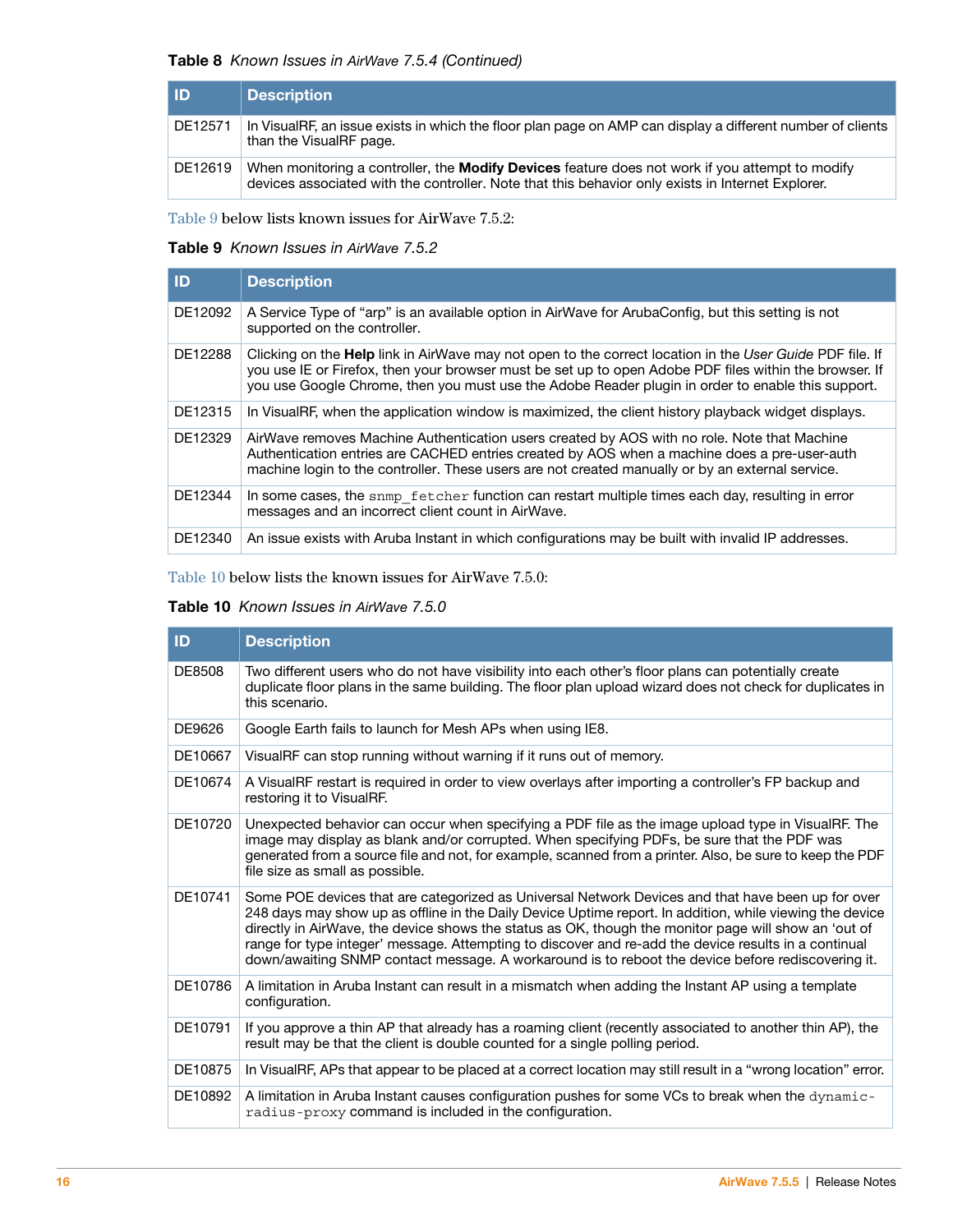## **Table 10** Known Issues in AirWave 7.5.0 (Continued)

| ID      | <b>Description</b>                                                                                                                                                                                                                                                                                                                                                                                                                                                                                   |
|---------|------------------------------------------------------------------------------------------------------------------------------------------------------------------------------------------------------------------------------------------------------------------------------------------------------------------------------------------------------------------------------------------------------------------------------------------------------------------------------------------------------|
| DE10902 | If a virtual controller is added to AMP, taken offline, reset with factory settings, and then re-added using<br>the same initial settings, AMPdoes not delete the initial, down VC when creating the duplicate. As a<br>result, both VCs will display in the APs/Devices > List page. In this case, the initial VC will show a<br>status of Down, and the APs will migrate to the new VC. A workaround is to select the down device and<br>then manually delete it in the APs/Devices > Manage page. |
| DE10907 | When a virtual controller (IAP1) with a connected Instant AP (IAP2) is discovered in AMP, placed into a<br>group folder, and then brought down, AMP sets the down VC's AMP (IAP2) as the new VC for the<br>cluster. When the original VC (IAP1) is brought up after a factory reset, AMP discovers this AP as<br>connected to the new VC (IAP2).                                                                                                                                                     |
| DE10915 | When updating VisualRF APs preferences from within a quick view page (APs/Devices > Monitor), a<br>page refresh is required after changing the settings for Preferences > APs > AP Location and<br>Preferences > Navigation > % APs Up.                                                                                                                                                                                                                                                              |
| DE10925 | In VisualRF, the site list on the bottom of the page disappears after entering/viewing a floor plan and<br>then refreshing the page in Chrome or Firefox. This behavior does not occur in Internet Explorer.                                                                                                                                                                                                                                                                                         |
| DE10929 | The Clients > Client Detail page currently displays two graphs side-by-side that provide the same<br>information.                                                                                                                                                                                                                                                                                                                                                                                    |
| DE10959 | AirWave is not able to push a 32-character value for Organization to Aruba Instant virtual controllers.<br>The commands of Organization configuration sent from AMP to Aruba Instant are quoted strings<br>because the Organization name may contain blank spaces. Aruba Instant includes the quotes in the<br>length of the string.                                                                                                                                                                 |
| DE10975 | In some cases after a server upgrade, ICMP ping may not update on the System > Performance page.<br>This issue is still under investigation and may be server related as it is not seen in all environments.                                                                                                                                                                                                                                                                                         |
| DE10977 | When attempting to back up all floor plans in VisualRF using Google Chrome, selecting the Network<br>check box will only enable a backup for all campuses rather than for campuses, buildings, and floors. If<br>you deselect Network and then select it again, all check boxes will be selected. Note that this issue<br>does not exist in other supported browsers.                                                                                                                                |
| DE11001 | When uploading a new floor plan in VisualRF, the screen may remain blank after the upload is complete.<br>Close the Floor Plan Upload wizard and reload the main page to view the new floor plan.                                                                                                                                                                                                                                                                                                    |
| DE11107 | When using IE 8 to launch the VisualRF Image Wizard, the image screen remains blank after the custom<br>background image is uploaded. Images display properly in other supported browsers.                                                                                                                                                                                                                                                                                                           |
| DE11154 | VisualRF may need to be restarted in order to see the mesh view.                                                                                                                                                                                                                                                                                                                                                                                                                                     |
| DE11163 | Errors can occur if you make changes to a device in AirWave, leave the confirmation window/tab open,<br>and then make additional changes to that device in another tab. Be sure that all changes are confirmed<br>before opening another tab, or perform all edits within the same tab.                                                                                                                                                                                                              |
| DE11188 | The Daily Wireless Network Usage Report may display an error message instead of an empty graph<br>when no graph points are available.                                                                                                                                                                                                                                                                                                                                                                |
| DE11230 | Certificates that are added directly on the certificates page rather than through the Global Aruba<br>Configuration option do not display in the VC drop down on the Groups > Basic page.                                                                                                                                                                                                                                                                                                            |
| DE11247 | Interfering, non 802.11n objects might not display in VisualRF even when they are shown as Active on<br>the AP/Devices > Monitor > Radio page.                                                                                                                                                                                                                                                                                                                                                       |
| DE11264 | A VisualRF floor plan may occasionally show multiple device types with the same MAC address.                                                                                                                                                                                                                                                                                                                                                                                                         |
| DE11309 | In VisualRF, be sure to drag new building icons away from the very upper-left corner of the canvas.<br>Failing to do so can cause inconsistent right-click menus to display. Specifically, you may right-click on<br>the building and see options specific for the background/canvas rather than for the building. Note that<br>this does not occur if you move the building away from the upper-left corner.                                                                                        |
| DE11316 | A limitation in Aruba Instant causes a VC to send duplicate payload information to the Events log.                                                                                                                                                                                                                                                                                                                                                                                                   |
| DE11343 | Reports do not currently run in parallel, but rather one at a time. As a result, if a report is being run that<br>takes a long time to generate, other reports may not run until that one is completed.                                                                                                                                                                                                                                                                                              |
| DE11562 | In cases where ports are connected with IP phones, and PCs are connected into those IP phones,<br>AirWave can display an incorrect port mode on the switch interface. This is because AirWave detects<br>more than one MAC address communicating through the port and, as a result, marks it as a distributed<br>port even if it is configured as an Access port on the switch.                                                                                                                      |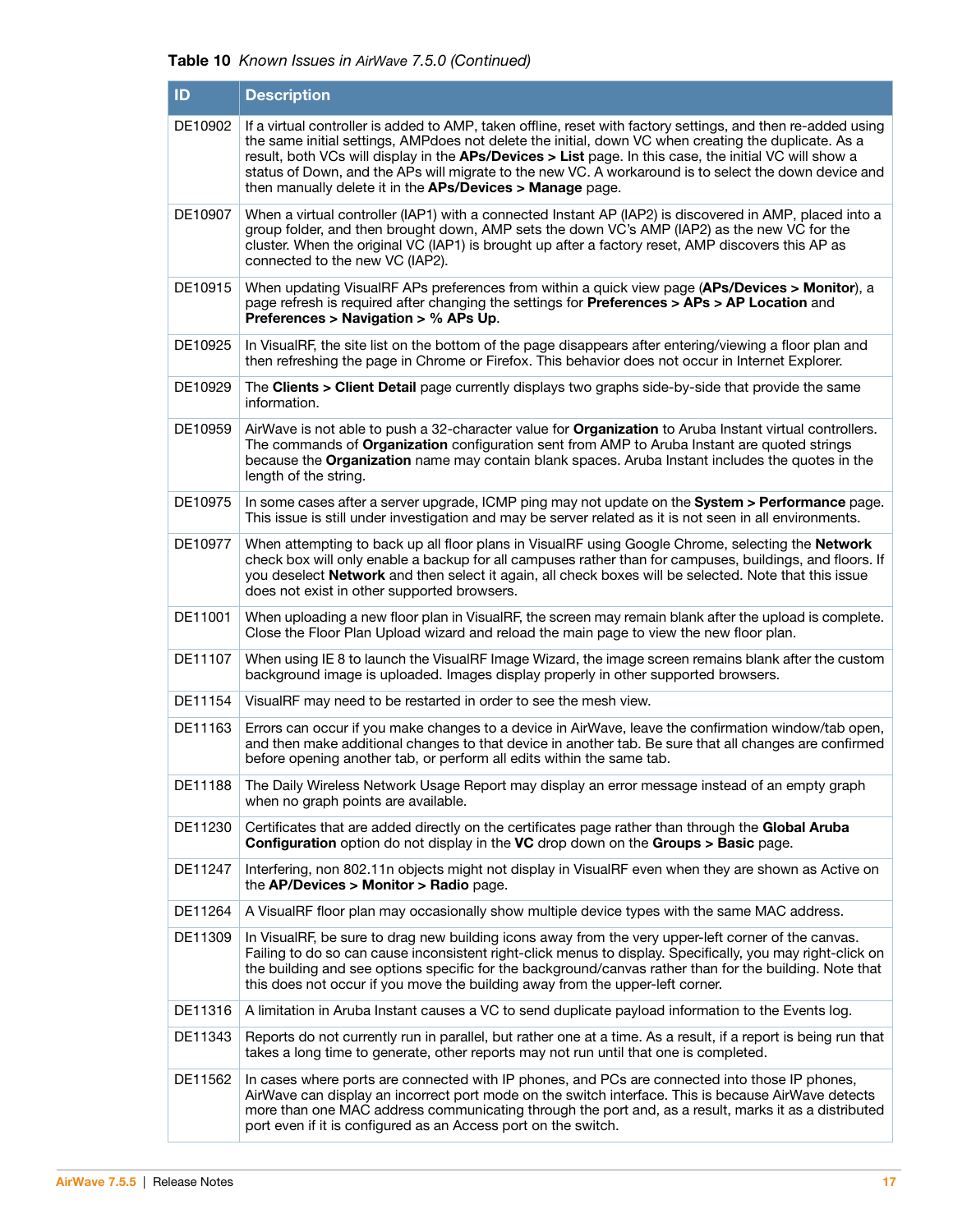## **Table 10** Known Issues in AirWave 7.5.0 (Continued)

| ID      | <b>Description</b>                                                                                                                                                                                                                                                                                                                                                                               |
|---------|--------------------------------------------------------------------------------------------------------------------------------------------------------------------------------------------------------------------------------------------------------------------------------------------------------------------------------------------------------------------------------------------------|
| DE11594 | Moving a large number of controllers from one group to another all at once can take a long period of<br>time or can sometimes fail. If you notice this behavior, we recommend that you reduce the size of your<br>bulk moves.                                                                                                                                                                    |
| DE11604 | Ignoring mismatches for a large number of controllers all at once can take a long period of time or can<br>sometimes fail. If you notice this behavior, we recommend that you reduce the size of the number of<br>configuration mismatches that you ignore all at once.                                                                                                                          |
| DE11705 | If the Max-tx-power for an Instant device is configured to be Max (greater than 33), then the value that<br>displays may differ than the value that displays on the AMP audit page.                                                                                                                                                                                                              |
| DE11718 | IE 8/9 users may notice broken or missing pie chart images when selecting Print or Print Preview within<br>the browser. If you notice this behavior, one workaround is to add the AirWave IP as a "Trusted Site" in<br>IE. Another workaround is to select Override automatic cookie handling in Internet Options ><br><b>Privacy &gt; Advanced</b> and then refresh the page.                   |
| DE11740 | Stacked switches only allow interface editing from the master/primary switch. Currently, information<br>within the audit log is populated based on the interface that is edited. So if a change is made on the<br>member switch interface, the member switch audit log is populated with the change. As a result, users<br>must navigate to that member switch in order to verify the audit log. |
| DE11754 | When the radio mode on a Mesh AP changes from 802.11an 40MHz plus to 802.11ng 40MHz minus, on<br>a portion of the change is reflected on AMP.                                                                                                                                                                                                                                                    |
| DE11757 | While logged in as a Helpdesk user, the User Info page provides options for viewing Alerts and Severe<br>Alerts even though Helpdesk users cannot view these alerts.                                                                                                                                                                                                                             |
| DE11773 | The default value for the Session ACL option is "none" when configuring AP Profiles through the Device<br>Setup > Aruba Configuration page in AMP. The controller (Configuration > All profiles > AP > AP<br>System Profile) shows this default value as "ap-uplink-acl."                                                                                                                        |
| DE11835 | In some cases, importing older Cisco wireless LAN controller (5.0 or earlier) can result in mismatches for<br>options that do not exist. The root cause is still under investigation; however, these mismatches can be<br>ignored.                                                                                                                                                               |
| DE11838 | Newly added devices do not show up in a Quick Search.                                                                                                                                                                                                                                                                                                                                            |
| DE11851 | In some cases, users may be unable to resolve rogue classification mismatches. This is because it is<br>not possible to fix a controller's rogue classification setting by importing.                                                                                                                                                                                                            |
| DE11889 | When adding a region in VisualRF, be sure to specify a region type before drawing the region. An error<br>will occur if a type is not selected.                                                                                                                                                                                                                                                  |
| DE11897 | When a user adds a Cisco or Alcatel-Lucent switch stack, updates sysLocation on the stack using the<br>CLI, and then imports settings, the primary switch updates successfully, but member switches do not.<br>A current workaround is to delete and then re-add the members of the switch stack.                                                                                                |
| DE11910 | Importing from controllers that do not have licenses can result in mismatches that may not be resolved.                                                                                                                                                                                                                                                                                          |
| DE11945 | A web error can occur if you press Restart AMP and the page refresh does not complete before the<br>web server restarts.                                                                                                                                                                                                                                                                         |